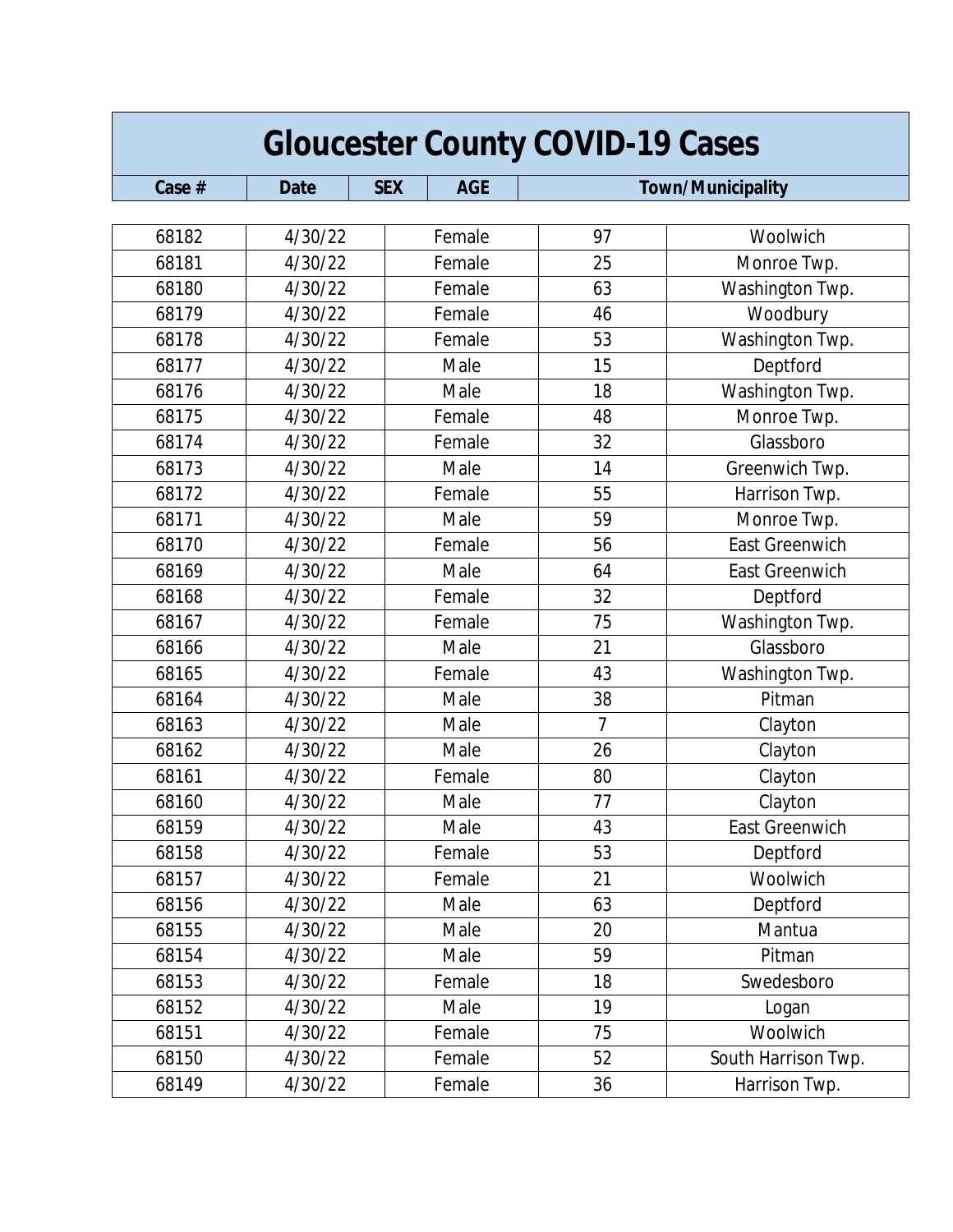| 68148 | 4/30/22 | Male   | 32 | West Deptford         |
|-------|---------|--------|----|-----------------------|
| 68147 | 4/30/22 | Male   | 62 | Mantua                |
| 68146 | 4/30/22 | Female | 54 | Woolwich              |
| 68145 | 4/30/22 | Male   | 64 | West Deptford         |
| 68144 | 4/30/22 | Male   | 34 | Monroe Twp.           |
| 68143 | 4/30/22 | Female | 71 | Paulsboro             |
| 68142 | 4/30/22 | Female | 34 | Paulsboro             |
| 68141 | 4/30/22 | Female | 65 | Washington Twp.       |
| 68140 | 4/30/22 | Male   | 28 | Elk                   |
| 68139 | 4/30/22 | Male   | 29 | Monroe Twp.           |
| 68138 | 4/30/22 | Female | 31 | Deptford              |
| 68137 | 4/30/22 | Male   | 37 | Deptford              |
| 68136 | 4/30/22 | Male   | 51 | Franklin Twp.         |
| 68135 | 4/30/22 | Female | 47 | Greenwich Twp.        |
| 68134 | 4/30/22 | Male   | 22 | Harrison Twp.         |
| 68133 | 4/30/22 | Male   | 77 | Harrison Twp.         |
| 68132 | 4/30/22 | Male   | 73 | Logan                 |
| 68131 | 4/30/22 | Female | 28 | Washington Twp.       |
| 68130 | 4/30/22 | Male   | 67 | Washington Twp.       |
| 68129 | 4/30/22 | Male   | 63 | West Deptford         |
| 68128 | 4/29/22 | Male   | 66 | <b>East Greenwich</b> |
| 68127 | 4/29/22 | Male   | 13 | Monroe Twp.           |
| 68126 | 4/29/22 | Male   | 21 | Monroe Twp.           |
| 68125 | 4/29/22 | Female | 42 | Mantua                |
| 68124 | 4/29/22 | Female | 34 | Glassboro             |
| 68123 | 4/29/22 | Female | 50 | Deptford              |
| 68122 | 4/29/22 | Female | 44 | West Deptford         |
| 68121 | 4/29/22 | Female | 30 | Harrison Twp.         |
| 68120 | 4/29/22 | Female | 37 | Harrison Twp.         |
| 68119 | 4/29/22 | Female | 9  | Westville             |
| 68118 | 4/29/22 | Male   | 16 | Monroe Twp.           |
| 68117 | 4/29/22 | Male   | 16 | Clayton               |
| 68116 | 4/29/22 | Female | 24 | Mantua                |
| 68115 | 4/29/22 | Female | 72 | Monroe Twp.           |
| 68114 | 4/29/22 | Male   | 73 | Monroe Twp.           |
| 68113 | 4/29/22 | Female | 67 | Monroe Twp.           |
| 68112 | 4/29/22 | Female | 31 | Monroe Twp.           |
| 68111 | 4/29/22 | Male   | 17 | Monroe Twp.           |
| 68110 | 4/29/22 | Female | 44 | Monroe Twp.           |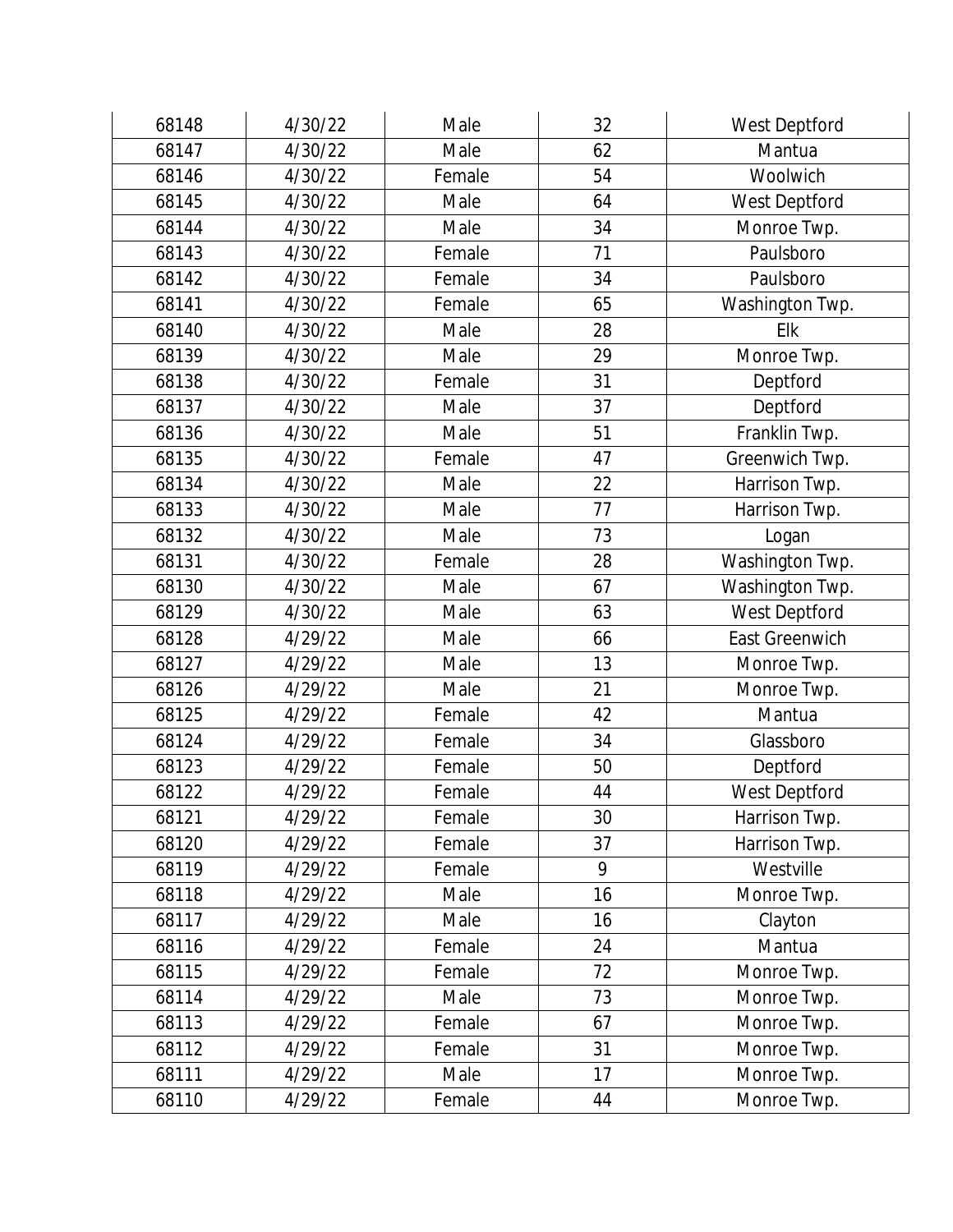| 68109 | 4/29/22 | Male   | 37 | Harrison Twp.         |
|-------|---------|--------|----|-----------------------|
| 68108 | 4/29/22 | Male   | 44 | Deptford              |
| 68107 | 4/29/22 | Female | 63 | Mantua                |
| 68106 | 4/29/22 | Female | 55 | Wenonah               |
| 68105 | 4/29/22 | Female | 76 | Clayton               |
| 68104 | 4/29/22 | Male   | 46 | Monroe Twp.           |
| 68103 | 4/29/22 | Male   | 61 | Woolwich              |
| 68102 | 4/29/22 | Male   | 33 | Glassboro             |
| 68101 | 4/29/22 | Male   | 71 | Deptford              |
| 68100 | 4/29/22 | Male   | 28 | Newfield              |
| 68099 | 4/29/22 | Male   | 31 | Clayton               |
| 68098 | 4/29/22 | Female | 75 | West Deptford         |
| 68097 | 4/29/22 | Female | 37 | Harrison Twp.         |
| 68096 | 4/29/22 | Female | 3  | Washington Twp.       |
| 68095 | 4/29/22 | Female | 1  | Washington Twp.       |
| 68094 | 4/29/22 | Male   | 64 | Monroe Twp.           |
| 68093 | 4/29/22 | Female | 35 | Franklin Twp.         |
| 68092 | 4/29/22 | Female | 71 | Deptford              |
| 68091 | 4/29/22 | Female | 37 | Washington Twp.       |
| 68090 | 4/29/22 | Male   | 22 | Monroe Twp.           |
| 68089 | 4/29/22 | Female | 28 | Deptford              |
| 68088 | 4/29/22 | Female | 35 | <b>East Greenwich</b> |
| 68087 | 4/29/22 | Male   | 29 | Pitman                |
| 68086 | 4/29/22 | Female | 77 | Deptford              |
| 68085 | 4/29/22 | Female | 57 | Harrison Twp.         |
| 68084 | 4/29/22 | Male   | 39 | Glassboro             |
| 68083 | 4/29/22 | Female | 22 | Glassboro             |
| 68082 | 4/29/22 | Male   | 22 | Monroe Twp.           |
| 68081 | 4/29/22 | Male   | 51 | Deptford              |
| 68080 | 4/29/22 | Male   | 49 | Deptford              |
| 68079 | 4/29/22 | Female | 51 | Franklin Twp.         |
| 68078 | 4/29/22 | Male   | 54 | Harrison Twp.         |
| 68077 | 4/29/22 | Female | 17 | Mantua                |
| 68076 | 4/29/22 | Female | 43 | Monroe Twp.           |
| 68075 | 4/29/22 | Male   | 47 | South Harrison Twp.   |
| 68074 | 4/29/22 | Male   | 70 | West Deptford         |
| 68073 | 4/29/22 | Female | 16 | West Deptford         |
| 68072 | 4/29/22 | Male   | 46 | Woodbury              |
| 68071 | 4/29/22 | Female | 15 | Woolwich              |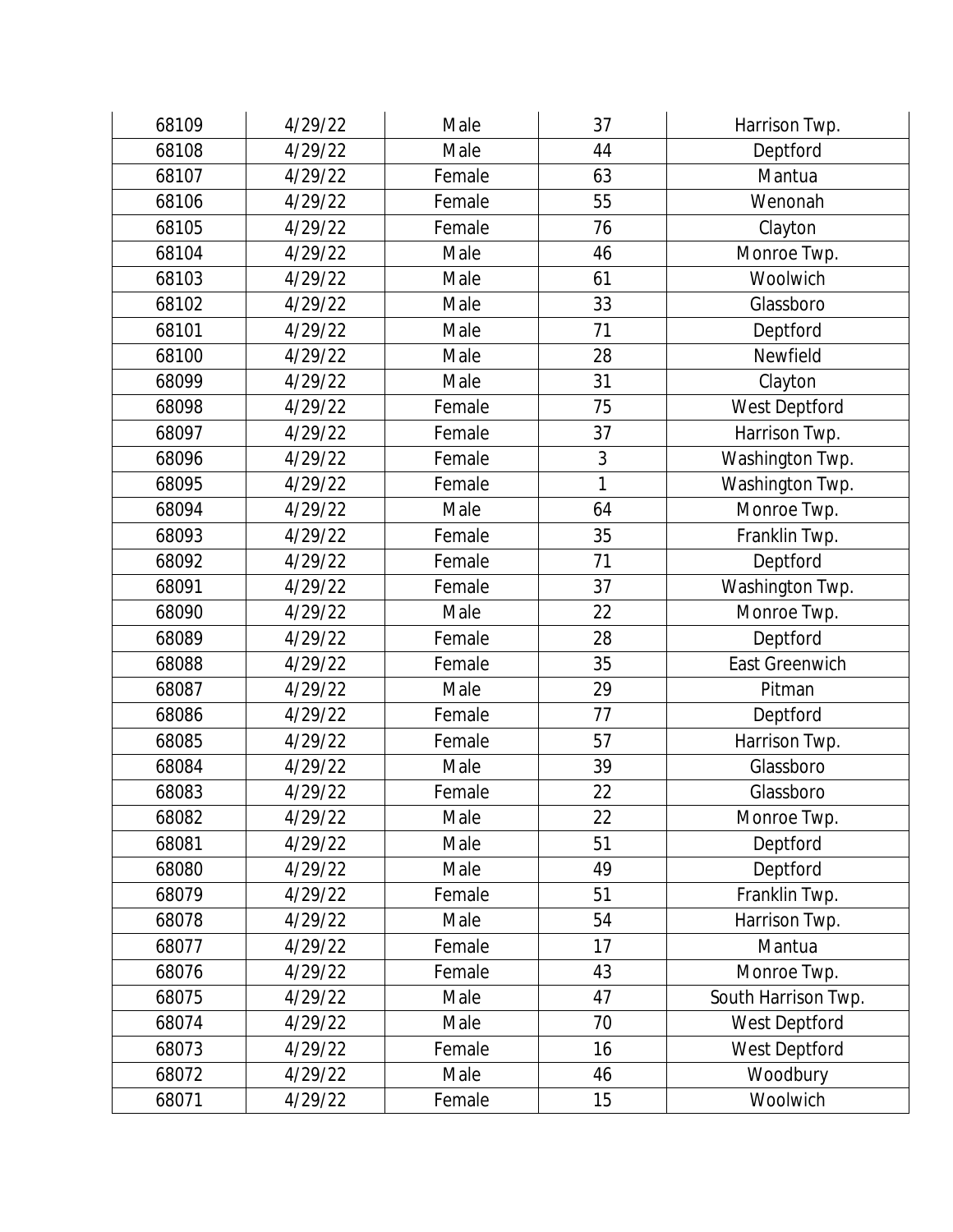| 68070 | 4/28/22 | Female | 19 | Wenonah             |
|-------|---------|--------|----|---------------------|
| 68069 | 4/28/22 | Female | 44 | Washington Twp.     |
| 68068 | 4/28/22 | Male   | 34 | Glassboro           |
| 68067 | 4/28/22 | Female | 16 | Washington Twp.     |
| 68066 | 4/28/22 | Female | 37 | Franklin Twp.       |
| 68065 | 4/28/22 | Female | 18 | Clayton             |
| 68064 | 4/28/22 | Male   | 10 | Pitman              |
| 68063 | 4/28/22 | Female | 32 | Monroe Twp.         |
| 68062 | 4/28/22 | Male   | 14 | Woodbury            |
| 68061 | 4/28/22 | Male   | 11 | Woodbury            |
| 68060 | 4/28/22 | Female | 9  | East Greenwich      |
| 68059 | 4/28/22 | Male   | 51 | Glassboro           |
| 68058 | 4/28/22 | Male   | 31 | Mantua              |
| 68057 | 4/28/22 | Female | 34 | Deptford            |
| 68056 | 4/28/22 | Female | 21 | Washington Twp.     |
| 68055 | 4/28/22 | Male   | 77 | Washington Twp.     |
| 68054 | 4/28/22 | Female | 66 | Monroe Twp.         |
| 68053 | 4/28/22 | Female | 60 | Monroe Twp.         |
| 68052 | 4/28/22 | Female | 56 | Harrison Twp.       |
| 68051 | 4/28/22 | Male   | 17 | South Harrison Twp. |
| 68050 | 4/28/22 | Male   | 42 | West Deptford       |
| 68049 | 4/28/22 | Male   | 56 | Washington Twp.     |
| 68048 | 4/28/22 | Male   | 40 | East Greenwich Twp. |
| 68047 | 4/28/22 | Male   | 35 | Franklin Twp.       |
| 68046 | 4/28/22 | Female | 24 | Washington Twp.     |
| 68045 | 4/28/22 | Male   | 81 | Mantua              |
| 68044 | 4/28/22 | Female | 53 | Deptford            |
| 68043 | 4/28/22 | Female | 18 | Woolwich            |
| 68042 | 4/28/22 | Male   | 36 | Monroe Twp.         |
| 68041 | 4/28/22 | Female | 44 | Westville           |
| 68040 | 4/28/22 | Female | 38 | Deptford            |
| 68039 | 4/28/22 | Female | 55 | Westville           |
| 68038 | 4/28/22 | Female | 57 | Deptford            |
| 68037 | 4/28/22 | Female | 32 | Deptford            |
| 68036 | 4/28/22 | Female | 69 | South Harrison Twp. |
| 68035 | 4/28/22 | Female | 20 | Glassboro           |
| 68034 | 4/28/22 | Female | 29 | Glassboro           |
| 68033 | 4/28/22 | Male   | 31 | Monroe Twp.         |
| 68032 | 4/28/22 | Male   | 66 | West Deptford       |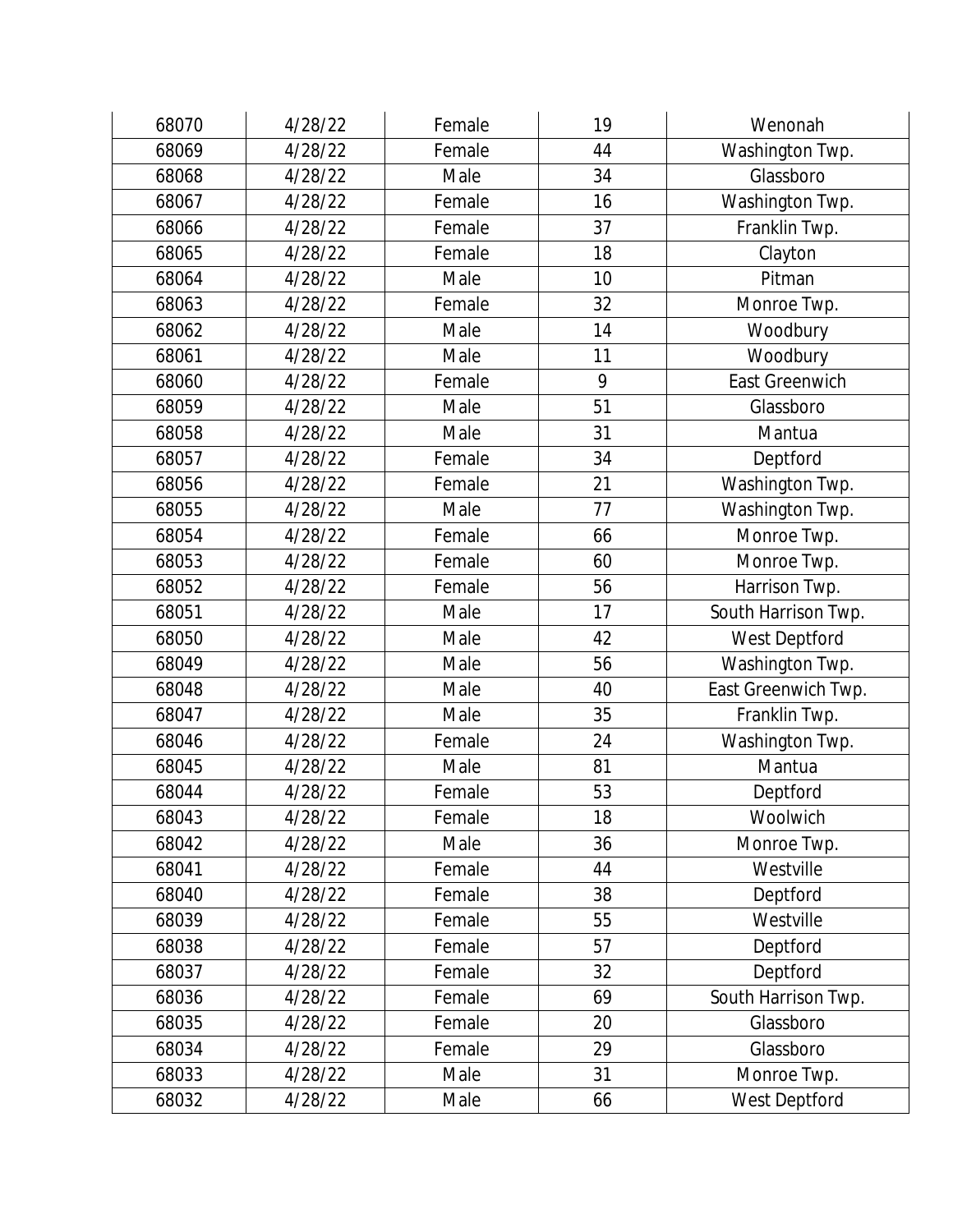| 68031 | 4/28/22 | Female | 74             | Washington Twp.     |
|-------|---------|--------|----------------|---------------------|
| 68030 | 4/28/22 | Female | 68             | Monroe Twp.         |
| 68029 | 4/28/22 | Female | 45             | Monroe Twp.         |
| 68028 | 4/28/22 | Female | 15             | Deptford            |
| 68027 | 4/28/22 | Female | 33             | Mantua              |
| 68026 | 4/28/22 | Female | 21             | Deptford            |
| 68025 | 4/28/22 | Female | 53             | West Deptford       |
| 68024 | 4/28/22 | Male   | $\overline{2}$ | Monroe Twp.         |
| 68023 | 4/28/22 | Female | 18             | Woolwich            |
| 68022 | 4/28/22 | Female | 10             | Washington Twp.     |
| 68021 | 4/28/22 | Female | 43             | Glassboro           |
| 68020 | 4/28/22 | Male   | 57             | Washington Twp.     |
| 68019 | 4/28/22 | Female | 63             | Monroe Twp.         |
| 68018 | 4/28/22 | Male   | 56             | Newfield            |
| 68017 | 4/28/22 | Male   | 7              | East Greenwich Twp. |
| 68016 | 4/28/22 | Female | 59             | Pitman              |
| 68015 | 4/28/22 | Female | 52             | West Deptford       |
| 68014 | 4/28/22 | Male   | 33             | Deptford            |
| 68013 | 4/28/22 | Male   | 58             | Pitman              |
| 68012 | 4/28/22 | Female | 39             | Woodbury            |
| 68011 | 4/28/22 | Male   | 14             | Clayton             |
| 68010 | 4/28/22 | Male   | 36             | Deptford            |
| 68009 | 4/28/22 | Female | 58             | Deptford            |
| 68008 | 4/28/22 | Female | 55             | Deptford            |
| 68007 | 4/28/22 | Female | 94             | Deptford            |
| 68006 | 4/28/22 | Female | 50             | Franklin Twp.       |
| 68005 | 4/28/22 | Male   | 19             | Glassboro           |
| 68004 | 4/28/22 | Female | 12             | Harrison Twp.       |
| 68003 | 4/28/22 | Male   | 40             | Mantua              |
| 68002 | 4/28/22 | Male   | 62             | Mantua              |
| 68001 | 4/28/22 | Male   | 65             | Monroe Twp.         |
| 68000 | 4/28/22 | Female | 94             | Monroe Twp.         |
| 67999 | 4/28/22 | Male   | 58             | Pitman              |
| 67998 | 4/28/22 | Female | 66             | Pitman              |
| 67997 | 4/28/22 | Male   | 59             | Washington Twp.     |
| 67996 | 4/28/22 | Male   | 34             | Washington Twp.     |
| 67995 | 4/28/22 | Male   | 50             | Washington Twp.     |
| 67994 | 4/28/22 | Male   | 54             | Washington Twp.     |
| 67993 | 4/28/22 | Female | 30             | Washington Twp.     |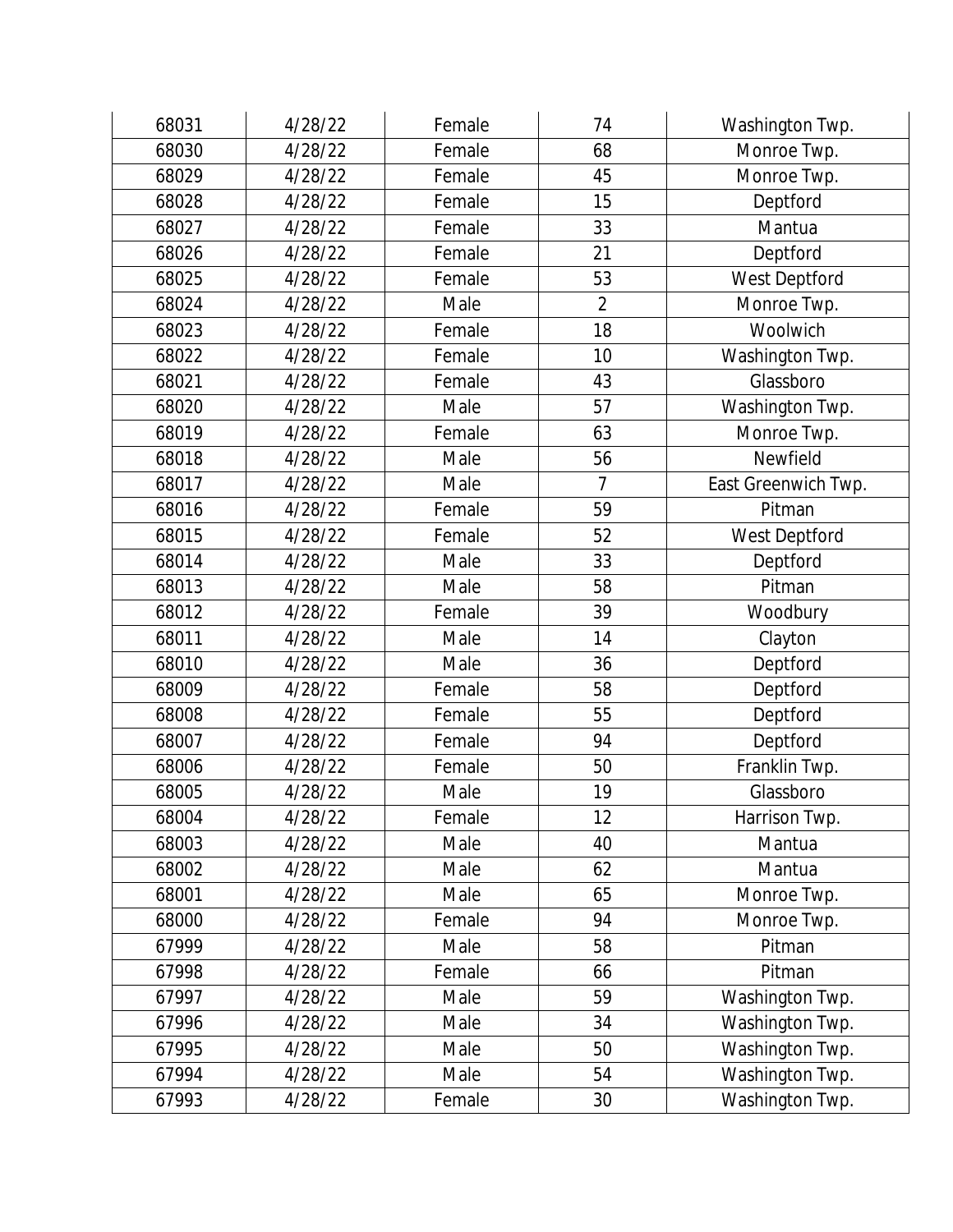| 67992 | 4/28/22 | Female | 48             | Washington Twp.     |
|-------|---------|--------|----------------|---------------------|
| 67991 | 4/28/22 | Male   | 90             | Washington Twp.     |
| 67990 | 4/28/22 | Male   | 85             | Washington Twp.     |
| 67989 | 4/28/22 | Male   | 89             | Washington Twp.     |
| 67988 | 4/28/22 | Female | 6              | Washington Twp.     |
| 67987 | 4/28/22 | Male   | 89             | Washington Twp.     |
| 67986 | 4/28/22 | Female | 90             | Washington Twp.     |
| 67985 | 4/28/22 | Female | 90             | Washington Twp.     |
| 67984 | 4/28/22 | Female | 90             | West Deptford       |
| 67983 | 4/28/22 | Female | 24             | West Deptford       |
| 67982 | 4/28/22 | Female | 50             | West Deptford       |
| 67981 | 4/28/22 | Female | 68             | Westville           |
| 67980 | 4/27/22 | Male   | 78             | Clayton             |
| 67979 | 4/27/22 | Female | 51             | Clayton             |
| 67978 | 4/27/22 | Male   | 86             | Deptford            |
| 67977 | 4/27/22 | Male   | 55             | Deptford            |
| 67976 | 4/27/22 | Male   | 68             | East Greenwich Twp. |
| 67975 | 4/27/22 | Female | $\overline{2}$ | East Greenwich Twp. |
| 67974 | 4/27/22 | Male   | 58             | Elk                 |
| 67973 | 4/27/22 | Male   | 55             | Elk                 |
| 67972 | 4/27/22 | Male   | 59             | Elk                 |
| 67971 | 4/27/22 | Male   | 22             | Franklin Twp.       |
| 67970 | 4/27/22 | Male   | 30             | Glassboro           |
| 67969 | 4/27/22 | Male   | 10             | Glassboro           |
| 67968 | 4/27/22 | Male   | 31             | Greenwich Twp.      |
| 67967 | 4/27/22 | Female | $\overline{2}$ | Harrison Twp.       |
| 67966 | 4/27/22 | Male   | 70             | Harrison Twp.       |
| 67965 | 4/27/22 | Female | 35             | Harrison Twp.       |
| 67964 | 4/27/22 | Male   | 49             | Logan               |
| 67963 | 4/27/22 | Female | 8              | Logan               |
| 67962 | 4/27/22 | Female | 5              | Logan               |
| 67961 | 4/27/22 | Female | 41             | Logan               |
| 67960 | 4/27/22 | Male   | 27             | Mantua              |
| 67959 | 4/27/22 | Male   | 30             | Mantua              |
| 67958 | 4/27/22 | Female | 30             | Mantua              |
| 67957 | 4/27/22 | Female | $\overline{7}$ | Mantua              |
| 67956 | 4/27/22 | Female | 30             | Mantua              |
| 67955 | 4/27/22 | Male   | 41             | Mantua              |
| 67954 | 4/27/22 | Male   | 54             | Pitman              |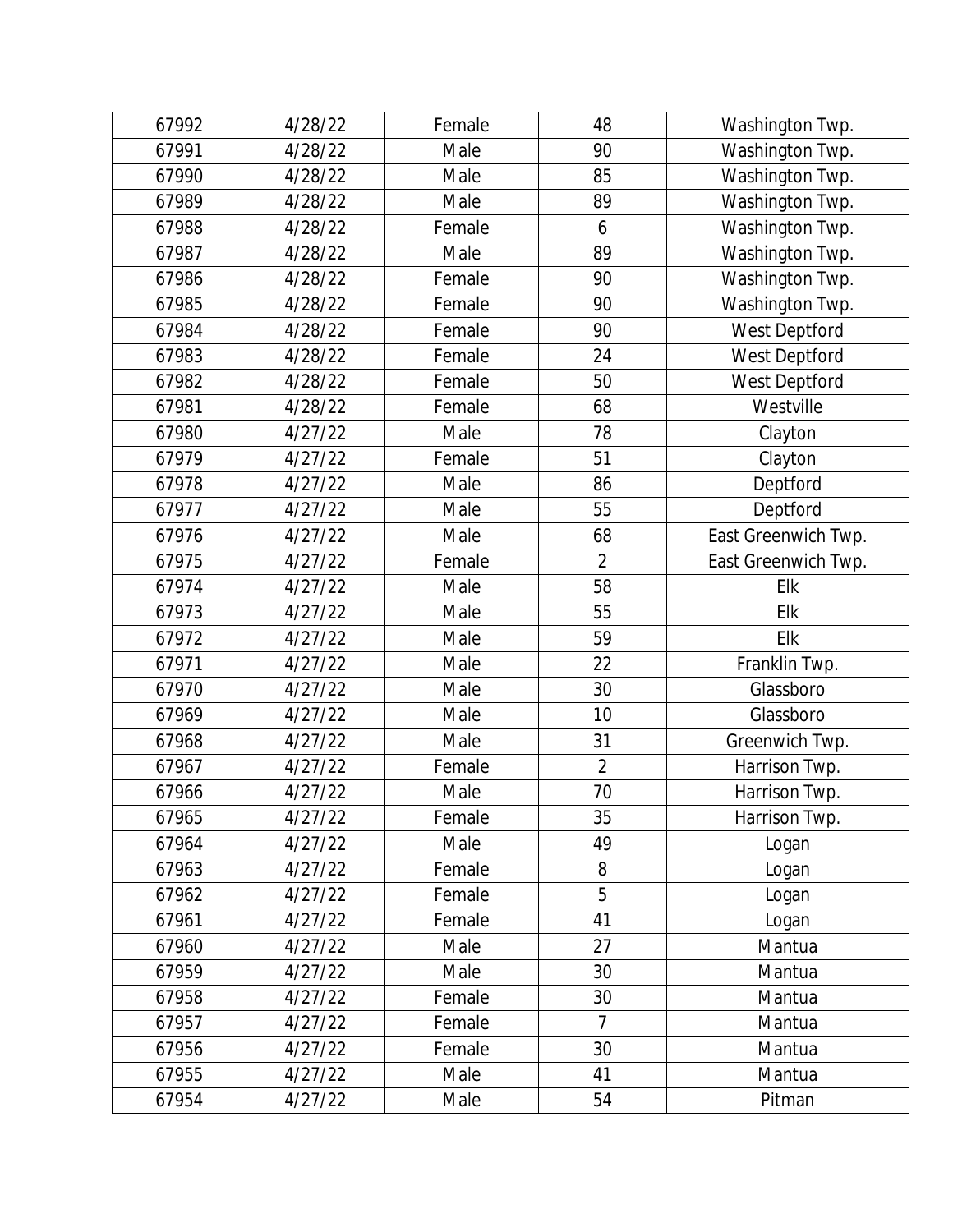| 67953 | 4/27/22 | Male   | 37       | South Harrison Twp.   |
|-------|---------|--------|----------|-----------------------|
| 67952 | 4/27/22 | Male   | 24       | Washington Twp.       |
| 67951 | 4/27/22 | Male   | 12       | Washington Twp.       |
| 67950 | 4/27/22 | Female | 47       | Washington Twp.       |
| 67949 | 4/27/22 | Male   | 65       | Washington Twp.       |
| 67948 | 4/27/22 | Female | 45       | West Deptford         |
| 67947 | 4/27/22 | Male   | 34       | West Deptford         |
| 67946 | 4/27/22 | Male   | 75       | West Deptford         |
| 67945 | 4/27/22 | Female | 34       | Deptford              |
| 67944 | 4/27/22 | Male   | 55       | Deptford              |
| 67943 | 4/27/22 | Female | 7        | Harrison Twp.         |
| 67942 | 4/27/22 | Male   | 67       | Logan                 |
| 67941 | 4/27/22 | Female | 63       | Mantua                |
| 67940 | 4/27/22 | Female | 40       | Pitman                |
| 67939 | 4/27/22 | Male   | 47       | Washington Twp.       |
| 67938 | 4/27/22 | Female | 32       | Washington Twp.       |
| 67937 | 4/27/22 | Male   | 14       | Washington Twp.       |
| 67936 | 4/27/22 | Male   | 16       | West Deptford         |
| 67935 | 4/27/22 | Female | 23       | Woodbury              |
| 67934 | 4/27/22 | Female | 23       | Woolwich              |
| 67933 | 4/26/22 | Female | 58       | Deptford              |
| 67932 | 4/26/22 | Female | 74       | Deptford              |
| 67931 | 4/26/22 | Male   | 24       | East Greenwich        |
| 67930 | 4/26/22 | Female | 35       | <b>East Greenwich</b> |
| 67929 | 4/26/22 | Female | 59       | <b>East Greenwich</b> |
| 67928 | 4/26/22 | Male   | 64       | Franklin Twp.         |
| 67927 | 4/26/22 | Female | 68       | Glassboro             |
| 67926 | 4/26/22 | Male   | 73       | Glassboro             |
| 67925 | 4/26/22 | Female | 57       | Glassboro             |
| 67924 | 4/26/22 | Female | 65       | Glassboro             |
| 67923 | 4/26/22 | Female | 42       | Mantua                |
| 67922 | 4/26/22 | Female | 55       | Monroe Twp.           |
| 67921 | 4/26/22 | Female | 61       | Monroe Twp.           |
| 67920 | 4/26/22 | Female | 57       | Monroe Twp.           |
| 67919 | 4/26/22 | Male   | 38       | Monroe Twp.           |
| 67918 | 4/26/22 | Male   | 63       | Monroe Twp.           |
| 67917 | 4/26/22 | Male   | 58       | Monroe Twp.           |
| 67916 | 4/26/22 | Male   | 4 months | <b>National Park</b>  |
| 67915 | 4/26/22 | Female | 25       | National Park         |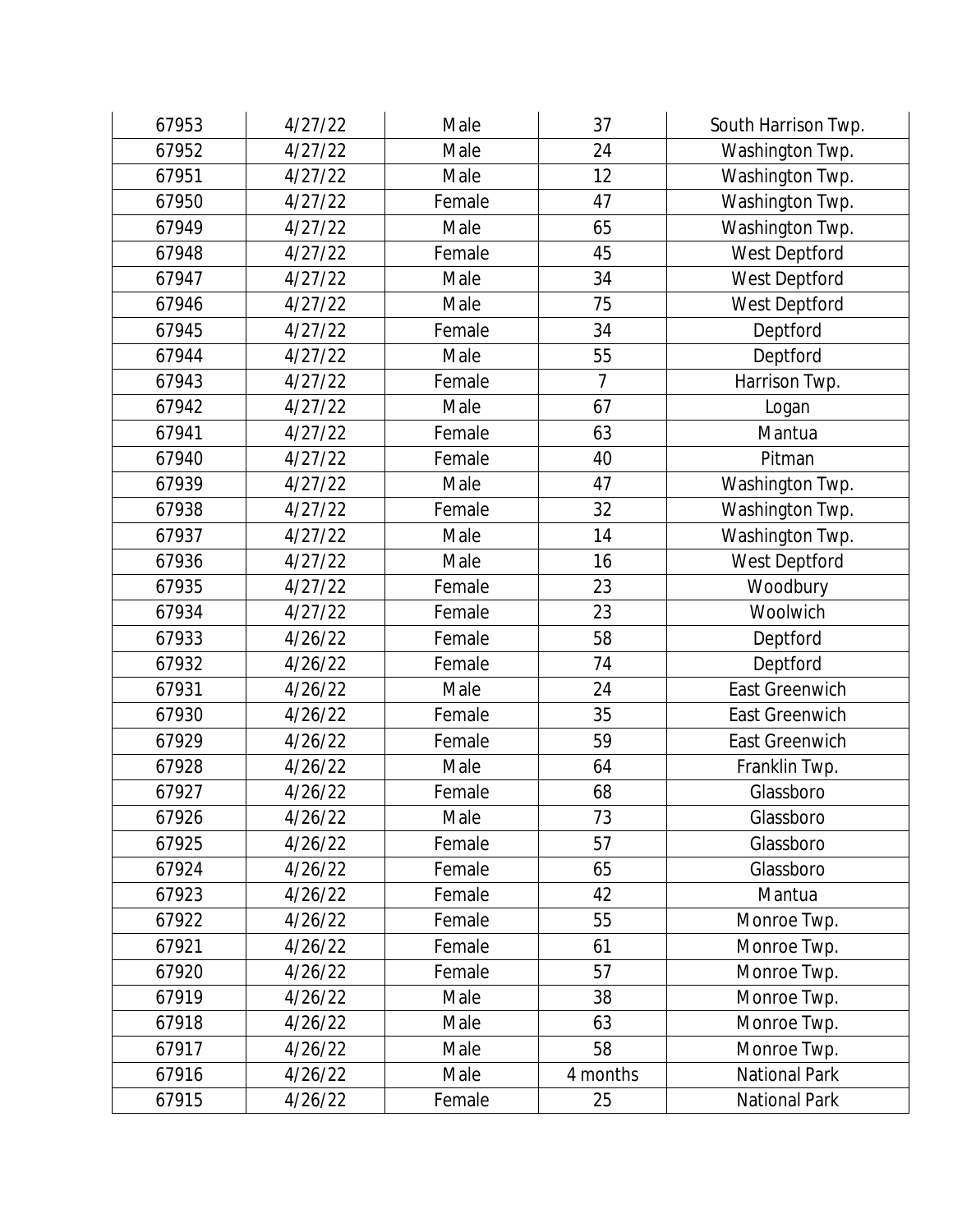| 67914 | 4/26/22 | Male   | 22             | Paulsboro       |
|-------|---------|--------|----------------|-----------------|
| 67913 | 4/26/22 | Female | 58             | Pitman          |
| 67912 | 4/26/22 | Male   | 27             | Pitman          |
| 67911 | 4/26/22 | Female | 7 months       | Washington Twp. |
| 67910 | 4/26/22 | Male   | 55             | Washington Twp. |
| 67909 | 4/26/22 | Male   | 5              | Washington Twp. |
| 67908 | 4/26/22 | Male   | 70             | Washington Twp. |
| 67907 | 4/26/22 | Male   | 54             | Washington Twp. |
| 67906 | 4/26/22 | Male   | 66             | Washington Twp. |
| 67905 | 4/26/22 | Female | 70             | Washington Twp. |
| 67904 | 4/26/22 | Male   | 20             | Washington Twp. |
| 67903 | 4/26/22 | Female | 18             | Wenonah         |
| 67902 | 4/26/22 | Male   | 31             | West Deptford   |
| 67901 | 4/26/22 | Female | $\overline{2}$ | Woodbury        |
| 67900 | 4/26/22 | Male   | 61             | Woolwich        |
| 67899 | 4/26/22 | Female | 57             | Woolwich        |
| 67898 | 4/26/22 | Female | 68             | Deptford        |
| 67897 | 4/26/22 | Male   | 56             | Franklin Twp.   |
| 67896 | 4/26/22 | Male   | 52             | Mantua          |
| 67895 | 4/26/22 | Male   | 75             | Mantua          |
| 67894 | 4/26/22 | Female | 77             | Monroe Twp.     |
| 67893 | 4/26/22 | Female | 23             | Paulsboro       |
| 67892 | 4/26/22 | Female | 18             | West Deptford   |
| 67891 | 4/25/22 | Male   | 52             | Clayton         |
| 67890 | 4/25/22 | Male   | 35             | Deptford        |
| 67889 | 4/25/22 | Male   | 56             | Deptford        |
| 67888 | 4/25/22 | Male   | 39             | Deptford        |
| 67887 | 4/25/22 | Male   | 38             | Deptford        |
| 67886 | 4/25/22 | Female | 22             | Deptford        |
| 67885 | 4/25/22 | Male   | 36             | Deptford        |
| 67884 | 4/25/22 | Female | 38             | Deptford        |
| 67883 | 4/25/22 | Female | 6 months       | Deptford        |
| 67882 | 4/25/22 | Female | 78             | Deptford        |
| 67881 | 4/25/22 | Male   | 52             | Deptford        |
| 67880 | 4/25/22 | Female | 45             | Elk             |
| 67879 | 4/25/22 | Female | 57             | Franklin Twp.   |
| 67878 | 4/25/22 | Female | 47             | Greenwich Twp.  |
| 67877 | 4/25/22 | Female | 39             | Greenwich Twp.  |
| 67876 | 4/25/22 | Male   | 39             | Greenwich Twp.  |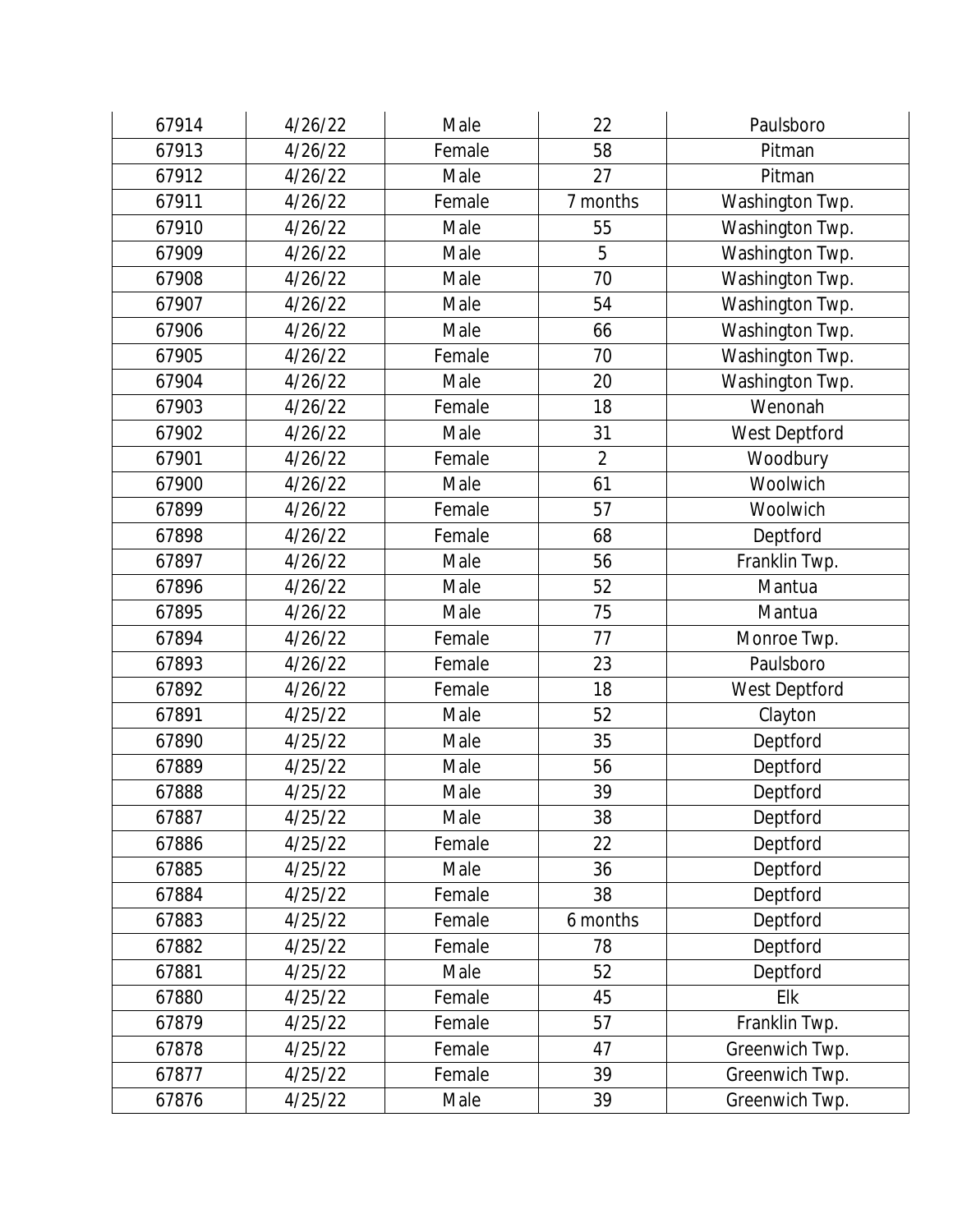| 67875 | 4/25/22 | Male   | 39             | Logan                 |
|-------|---------|--------|----------------|-----------------------|
| 67874 | 4/25/22 | Male   | 38             | Logan                 |
| 67873 | 4/25/22 | Female | 42             | Mantua                |
| 67872 | 4/25/22 | Female | 9              | Mantua                |
| 67871 | 4/25/22 | Female | 22             | Monroe Twp.           |
| 67870 | 4/25/22 | Female | 37             | Monroe Twp.           |
| 67869 | 4/25/22 | Male   | 58             | Monroe Twp.           |
| 67868 | 4/25/22 | Female | 43             | Monroe Twp.           |
| 67867 | 4/25/22 | Female | 49             | Pitman                |
| 67866 | 4/25/22 | Male   | 74             | Pitman                |
| 67865 | 4/25/22 | Male   | 19             | Washington Twp.       |
| 67864 | 4/25/22 | Female | 36             | Washington Twp.       |
| 67863 | 4/25/22 | Male   | 11             | Washington Twp.       |
| 67862 | 4/25/22 | Female | 10             | Washington Twp.       |
| 67861 | 4/25/22 | Female | 60             | West Deptford         |
| 67860 | 4/25/22 | Male   | $\overline{4}$ | Woolwich              |
| 67859 | 4/25/22 | Female | 9              | Newfield              |
| 67858 | 4/25/22 | Female | 30             | Pitman                |
| 67857 | 4/25/22 | Female | 51             | South Harrison Twp.   |
| 67856 | 4/24/22 | Male   | 3              | Deptford              |
| 67855 | 4/24/22 | Female | 24             | East Greenwich        |
| 67854 | 4/24/22 | Female | $\overline{2}$ | <b>East Greenwich</b> |
| 67853 | 4/24/22 | Female | 26             | Franklin Twp.         |
| 67852 | 4/24/22 | Female | 54             | Glassboro             |
| 67851 | 4/24/22 | Female | 46             | Glassboro             |
| 67850 | 4/24/22 | Female | 23             | Harrison Twp.         |
| 67849 | 4/24/22 | Female | 36             | Harrison Twp.         |
| 67848 | 4/24/22 | Male   | 29             | Logan                 |
| 67847 | 4/24/22 | Male   | 25             | Mantua                |
| 67846 | 4/24/22 | Male   | 62             | Mantua                |
| 67845 | 4/24/22 | Female | 63             | Mantua                |
| 67844 | 4/24/22 | Male   | 60             | Monroe Twp.           |
| 67843 | 4/24/22 | Female | 72             | Monroe Twp.           |
| 67842 | 4/24/22 | Female | 88             | Monroe Twp.           |
| 67841 | 4/24/22 | Male   | $\overline{2}$ | Monroe Twp.           |
| 67840 | 4/24/22 | Female | 67             | Newfield              |
| 67839 | 4/24/22 | Female | 62             | South Harrison Twp.   |
| 67838 | 4/24/22 | Male   | 20             | Swedesboro            |
| 67837 | 4/24/22 | Male   | 44             | Swedesboro            |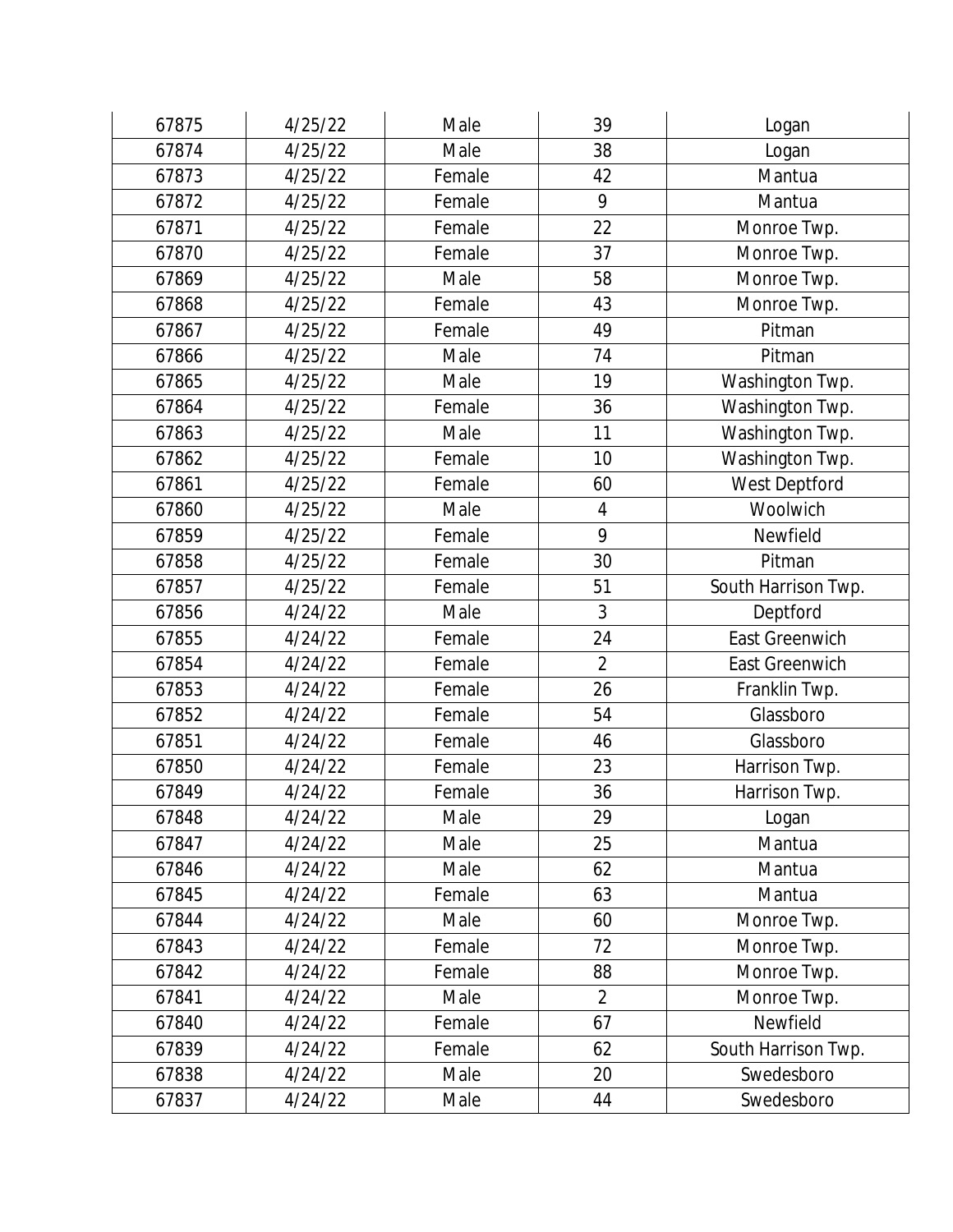| 67836 | 4/24/22 | Female | 25 | Washington Twp.       |
|-------|---------|--------|----|-----------------------|
| 67835 | 4/24/22 | Male   | 58 | West Deptford         |
| 67834 | 4/24/22 | Female | 40 | West Deptford         |
| 67833 | 4/24/22 | Female | 33 | West Deptford         |
| 67832 | 4/24/22 | Female | 72 | West Deptford         |
| 67831 | 4/24/22 | Female | 25 | West Deptford         |
| 67830 | 4/24/22 | Male   | 71 | Woodbury Heights      |
| 67829 | 4/24/22 | Male   | 41 | Woodbury Heights      |
| 67828 | 4/24/22 | Female | 48 | Woolwich              |
| 67827 | 4/24/22 | Female | 48 | Woolwich              |
| 67826 | 4/24/22 | Female | 44 | Woolwich              |
| 67825 | 4/24/22 | Female | 50 | Glassboro             |
| 67824 | 4/24/22 | Female | 29 | Harrison Twp.         |
| 67823 | 4/24/22 | Female | 76 | Washington Twp.       |
| 67822 | 4/23/22 | Female | 39 | Deptford              |
| 67821 | 4/23/22 | Female | 19 | <b>East Greenwich</b> |
| 67820 | 4/23/22 | Female | 31 | <b>East Greenwich</b> |
| 67819 | 4/23/22 | Male   | 19 | Franklin Twp.         |
| 67818 | 4/23/22 | Female | 24 | Franklin Twp.         |
| 67817 | 4/23/22 | Female | 32 | Franklin Twp.         |
| 67816 | 4/23/22 | Female | 68 | Glassboro             |
| 67815 | 4/23/22 | Male   | 18 | Glassboro             |
| 67814 | 4/23/22 | Male   | 72 | Harrison Twp.         |
| 67813 | 4/23/22 | Male   | 63 | Harrison Twp.         |
| 67812 | 4/23/22 | Female | 82 | Harrison Twp.         |
| 67811 | 4/23/22 | Female | 39 | Logan                 |
| 67810 | 4/23/22 | Male   | 31 | Logan                 |
| 67809 | 4/23/22 | Female | 30 | Mantua                |
| 67808 | 4/23/22 | Female | 50 | Mantua                |
| 67807 | 4/23/22 | Female | 61 | Monroe Twp.           |
| 67806 | 4/23/22 | Male   | 39 | Monroe Twp.           |
| 67805 | 4/23/22 | Female | 33 | Monroe Twp.           |
| 67804 | 4/23/22 | Male   | 38 | Monroe Twp.           |
| 67803 | 4/23/22 | Female | 21 | Monroe Twp.           |
| 67802 | 4/23/22 | Female | 28 | Paulsboro             |
| 67801 | 4/23/22 | Male   | 63 | Pitman                |
| 67800 | 4/23/22 | Male   | 63 | Pitman                |
| 67799 | 4/23/22 | Female | 19 | Pitman                |
| 67798 | 4/23/22 | Female | 43 | Washington Twp.       |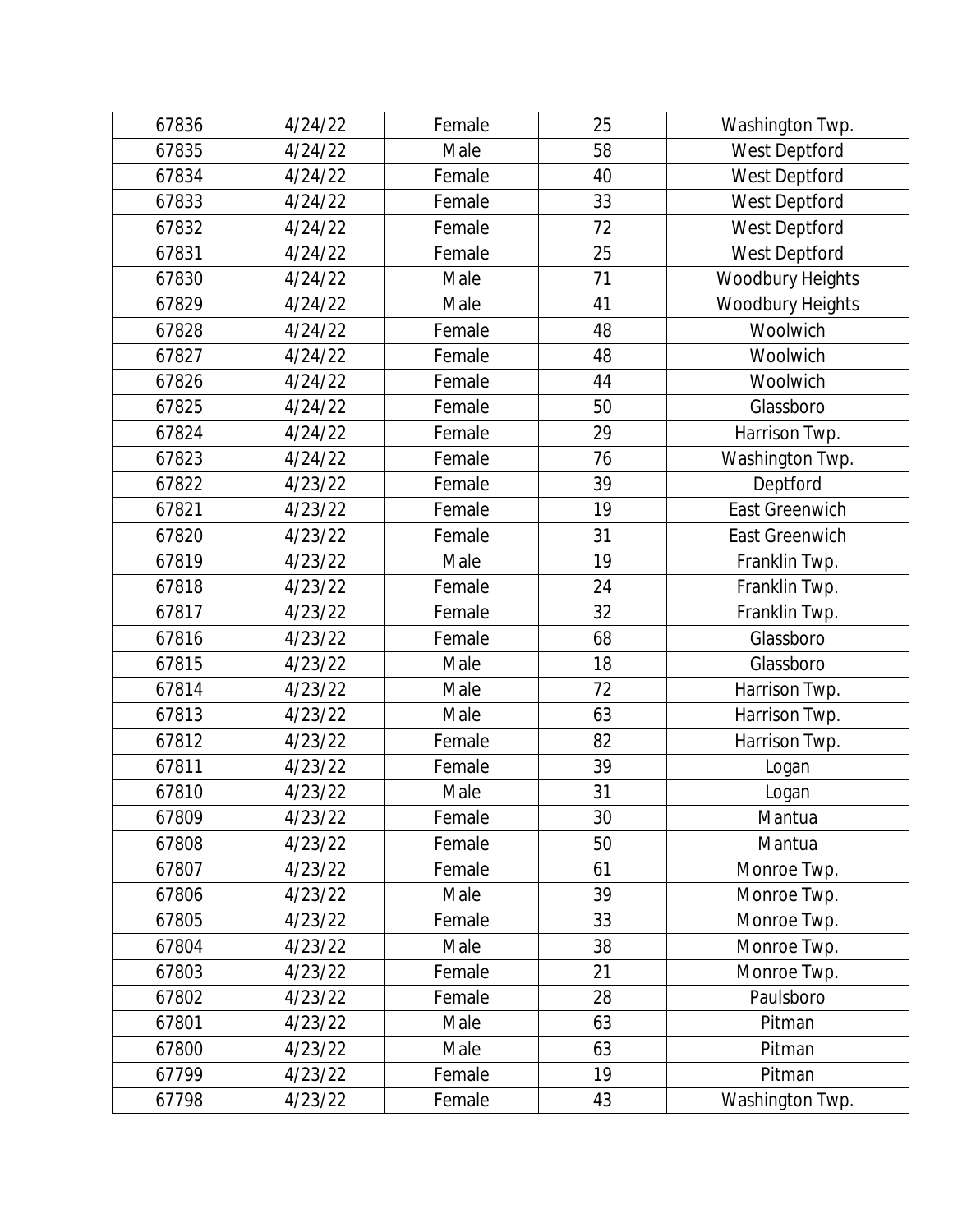| 67797 | 4/23/22 | Female | 57             | Washington Twp.  |
|-------|---------|--------|----------------|------------------|
| 67796 | 4/23/22 | Male   | 55             | Washington Twp.  |
| 67795 | 4/23/22 | Female | 58             | Washington Twp.  |
| 67794 | 4/23/22 | Male   | 38             | Washington Twp.  |
| 67793 | 4/23/22 | Female | 28             | Washington Twp.  |
| 67792 | 4/23/22 | Female | 23             | Washington Twp.  |
| 67791 | 4/23/22 | Female | 85             | West Deptford    |
| 67790 | 4/23/22 | Female | 66             | West Deptford    |
| 67789 | 4/23/22 | Male   | 34             | West Deptford    |
| 67788 | 4/23/22 | Female | 32             | Westville        |
| 67787 | 4/23/22 | Male   | 32             | Woodbury         |
| 67786 | 4/23/22 | Male   | $\overline{7}$ | Deptford         |
| 67785 | 4/23/22 | Female | 45             | Monroe Twp.      |
| 67784 | 4/23/22 | Male   | 68             | Monroe Twp.      |
| 67783 | 4/23/22 | Male   | 65             | Pitman           |
| 67782 | 4/23/22 | Female | 64             | Pitman           |
| 67781 | 4/23/22 | Male   | 74             | Washington Twp.  |
| 67780 | 4/23/22 | Female | 52             | West Deptford    |
| 67779 | 4/23/22 | Male   | 16             | Woodbury Heights |
| 67778 | 4/22/22 | Female | 39             | Deptford         |
| 67777 | 4/22/22 | Male   | 37             | Deptford         |
| 67776 | 4/22/22 | Female | 9              | Glassboro        |
| 67775 | 4/22/22 | Female | 58             | Glassboro        |
| 67774 | 4/22/22 | Female | 54             | Washington Twp.  |
| 67773 | 4/22/22 | Male   | 45             | Westville        |
| 67772 | 4/22/22 | Female | 31             | Mantua           |
| 67771 | 4/22/22 | Female | 56             | Washington Twp.  |
| 67770 | 4/22/22 | Male   | 84             | Logan            |
| 67769 | 4/22/22 | Female | 25             | West Deptford    |
| 67768 | 4/22/22 | Female | 47             | Franklin Twp.    |
| 67767 | 4/22/22 | Female | 62             | Monroe Twp.      |
| 67766 | 4/22/22 | Male   | 77             | Deptford         |
| 67765 | 4/22/22 | Male   | 41             | Paulsboro        |
| 67764 | 4/22/22 | Male   | 45             | Harrison Twp.    |
| 67763 | 4/22/22 | Male   | 35             | Washington Twp.  |
| 67762 | 4/22/22 | Male   | 34             | Westville        |
| 67761 | 4/22/22 | Female | 54             | Pitman           |
| 67760 | 4/22/22 | Male   | 53             | Westville        |
| 67759 | 4/22/22 | Male   | 48             | Monroe Twp.      |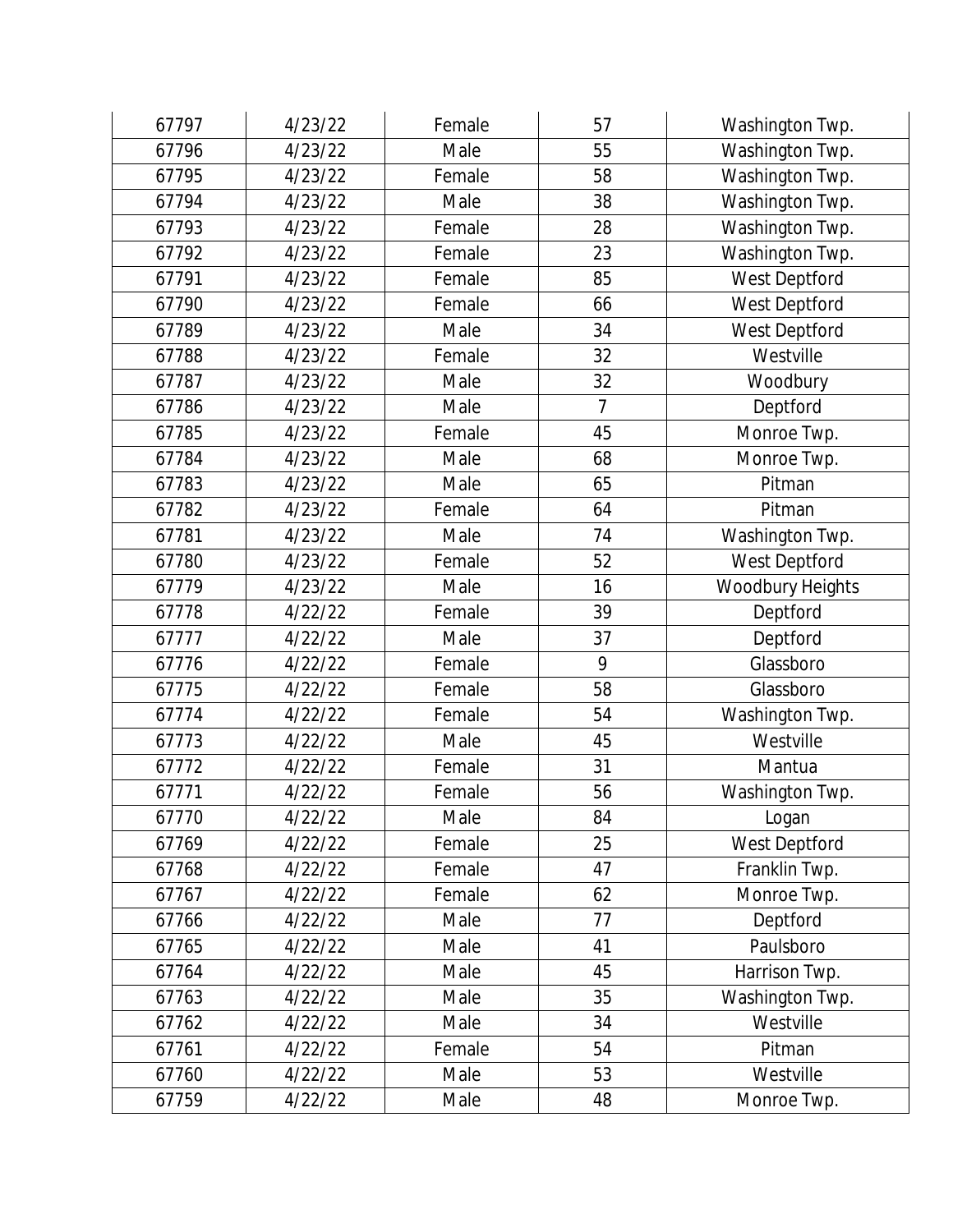| 67758 | 4/22/22 | Female | 32 | Mantua          |
|-------|---------|--------|----|-----------------|
| 67757 | 4/22/22 | Female | 43 | Monroe Twp.     |
| 67756 | 4/22/22 | Male   | 59 | Elk             |
| 67755 | 4/22/22 | Female | 48 | Washington Twp. |
| 67754 | 4/22/22 | Female | 37 | Westville       |
| 67753 | 4/22/22 | Female | 65 | Monroe Twp.     |
| 67752 | 4/22/22 | Female | 67 | Deptford        |
| 67751 | 4/22/22 | Female | 32 | Washington Twp. |
| 67750 | 4/22/22 | Female | 55 | West Deptford   |
| 67749 | 4/22/22 | Female | 60 | Washington Twp. |
| 67748 | 4/22/22 | Female | 77 | Glassboro       |
| 67747 | 4/22/22 | Male   | 62 | Washington Twp. |
| 67746 | 4/22/22 | Male   | 68 | Washington Twp. |
| 67745 | 4/22/22 | Male   | 90 | Deptford        |
| 67744 | 4/22/22 | Female | 96 | Pitman          |
| 67743 | 4/22/22 | Female | 23 | Harrison Twp.   |
| 67742 | 4/22/22 | Female | 69 | Deptford        |
| 67741 | 4/22/22 | Female | 73 | Washington Twp. |
| 67740 | 4/22/22 | Female | 66 | Monroe Twp.     |
| 67739 | 4/22/22 | Male   | 33 | East Greenwich  |
| 67738 | 4/22/22 | Female | 93 | Woodbury        |
| 67737 | 4/22/22 | Female | 24 | Harrison Twp.   |
| 67736 | 4/22/22 | Male   | 56 | Woodbury        |
| 67735 | 4/22/22 | Female | 45 | Washington Twp. |
| 67734 | 4/22/22 | Male   | 43 | Westville       |
| 67733 | 4/22/22 | Male   | 41 | West Deptford   |
| 67732 | 4/22/22 | Female | 70 | Deptford        |
| 67731 | 4/22/22 | Female | 29 | East Greenwich  |
| 67730 | 4/22/22 | Male   | 30 | Franklin Twp.   |
| 67729 | 4/22/22 | Male   | 71 | Franklin Twp.   |
| 67728 | 4/22/22 | Female | 41 | Franklin Twp.   |
| 67727 | 4/22/22 | Female | 45 | Franklin Twp.   |
| 67726 | 4/22/22 | Female | 62 | Greenwich Twp.  |
| 67725 | 4/22/22 | Male   | 71 | Mantua          |
| 67724 | 4/22/22 | Female | 69 | Monroe Twp.     |
| 67723 | 4/22/22 | Female | 53 | Monroe Twp.     |
| 67722 | 4/22/22 | Male   | 65 | Monroe Twp.     |
| 67721 | 4/22/22 | Female | 30 | Monroe Twp.     |
| 67720 | 4/22/22 | Male   | 15 | Monroe Twp.     |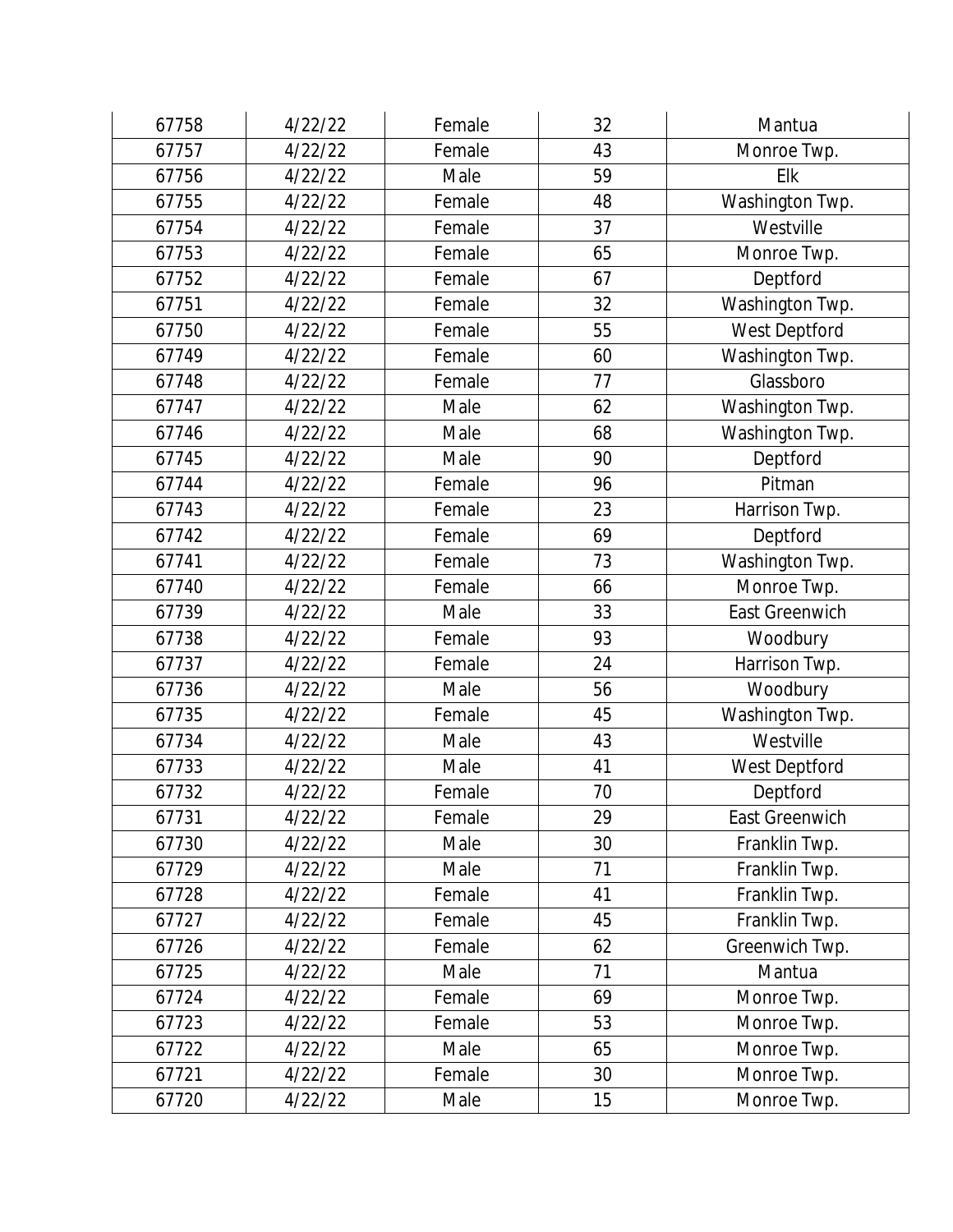| 67719 | 4/22/22 | Female  | 7 months | South Harrison Twp.   |
|-------|---------|---------|----------|-----------------------|
| 67718 | 4/22/22 | Female  | 21       | Washington Twp.       |
| 67717 | 4/22/22 | Male    | 37       | Westville             |
| 67716 | 4/22/22 | Female  | 20       | Woolwich              |
| 67715 | 4/21/22 | Male    | 48       | Deptford              |
| 67714 | 4/21/22 | Female  | 29       | <b>East Greenwich</b> |
| 67713 | 4/21/22 | Female  | 61       | <b>East Greenwich</b> |
| 67712 | 4/21/22 | Female  | 5        | <b>East Greenwich</b> |
| 67711 | 4/21/22 | Male    | 38       | <b>East Greenwich</b> |
| 67710 | 4/21/22 | Male    | 74       | Greenwich Twp.        |
| 67709 | 4/21/22 | Female  | 38       | Harrison Twp.         |
| 67708 | 4/21/22 | Male    | 51       | Harrison Twp.         |
| 67707 | 4/21/22 | Female  | 16       | Harrison Twp.         |
| 67706 | 4/21/22 | Female  | 44       | Harrison Twp.         |
| 67705 | 4/21/22 | Female  | 19       | Harrison Twp.         |
| 67704 | 4/21/22 | Female  | 56       | Mantua                |
| 67703 | 4/21/22 | Male    | 60       | Mantua                |
| 67702 | 4/21/22 | Female  | 70       | Mantua                |
| 67701 | 4/21/22 | Male    | 50       | Mantua                |
| 67700 | 4/21/22 | Male    | 80       | Mantua                |
| 67699 | 4/21/22 | Female  | 76       | Monroe Twp.           |
| 67698 | 4/21/22 | Male    | 27       | Monroe Twp.           |
| 67697 | 4/21/22 | Female  | 70       | Monroe Twp.           |
| 67696 | 4/21/22 | Female  | 53       | Pitman                |
| 67695 | 4/21/22 | Female  | 56       | Washington Twp.       |
| 67694 | 4/21/22 | Female  | 69       | Washington Twp.       |
| 67693 | 4/21/22 | Female  | 9        | Washington Twp.       |
| 67692 | 4/21/22 | Male    | 22       | Wenonah               |
| 67691 | 4/21/22 | Female  | 63       | West Deptford         |
| 67690 | 4/21/22 | Male    | 40       | West Deptford         |
| 67689 | 4/21/22 | Male    | 65       | Westville             |
| 67688 | 4/21/22 | Female  | 16       | Woolwich              |
| 67687 | 4/21/22 | Female  | 75       | Deptford              |
| 67686 | 4/21/22 | Female  | 35       | Deptford              |
| 67685 | 4/21/22 | Female  | 77       | Glassboro             |
| 67684 | 4/21/22 | Female  | 65       | Monroe Twp.           |
| 67683 | 4/21/22 | Female  | 57       | Washington Twp.       |
| 67682 | 4/21/22 | Female  | 20       | Washington Twp.       |
| 67681 | 4/21/22 | Unknown | 71       | Westville             |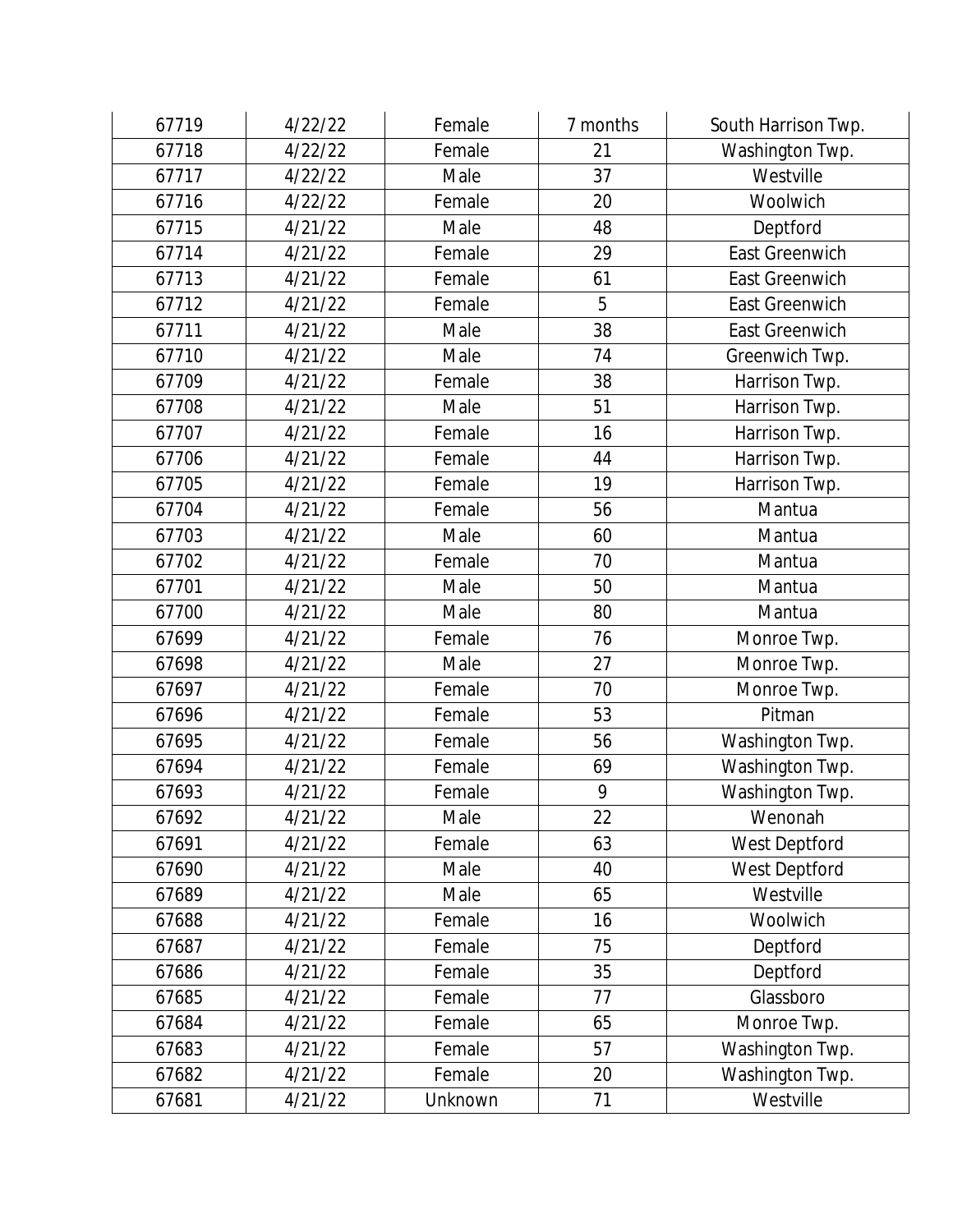| 67680 | 4/21/22 | Female | 5 months | Woodbury        |
|-------|---------|--------|----------|-----------------|
| 67679 | 4/20/22 | Female | 56       | Deptford        |
| 67678 | 4/20/22 | Male   | 47       | Deptford        |
| 67677 | 4/20/22 | Female | 90       | Deptford        |
| 67676 | 4/20/22 | Male   | 23       | Deptford        |
| 67675 | 4/20/22 | Female | 30       | Franklin Twp.   |
| 67674 | 4/20/22 | Female | 41       | Franklin Twp.   |
| 67673 | 4/20/22 | Female | 41       | Glassboro       |
| 67672 | 4/20/22 | Female | 36       | Glassboro       |
| 67671 | 4/20/22 | Female | 32       | Glassboro       |
| 67670 | 4/20/22 | Male   | 57       | Harrison Twp.   |
| 67669 | 4/20/22 | Female | 19       | Harrison Twp.   |
| 67668 | 4/20/22 | Male   | 31       | Harrison Twp.   |
| 67667 | 4/20/22 | Female | 35       | Mantua          |
| 67666 | 4/20/22 | Female | 26       | Mantua          |
| 67665 | 4/20/22 | Female | 69       | Monroe Twp.     |
| 67664 | 4/20/22 | Female | 51       | Monroe Twp.     |
| 67663 | 4/20/22 | Male   | 78       | Monroe Twp.     |
| 67662 | 4/20/22 | Female | 37       | Paulsboro       |
| 67661 | 4/20/22 | Male   | 19       | Pitman          |
| 67660 | 4/20/22 | Male   | 42       | Pitman          |
| 67659 | 4/20/22 | Female | 37       | Washington Twp. |
| 67658 | 4/20/22 | Female | 37       | Washington Twp. |
| 67657 | 4/20/22 | Male   | 79       | Washington Twp. |
| 67656 | 4/20/22 | Female | 44       | Washington Twp. |
| 67655 | 4/20/22 | Female | 55       | Washington Twp. |
| 67654 | 4/20/22 | Female | 73       | Washington Twp. |
| 67653 | 4/20/22 | Female | 33       | Washington Twp. |
| 67652 | 4/20/22 | Male   | 34       | West Deptford   |
| 67651 | 4/20/22 | Female | 55       | Woolwich        |
| 67650 | 4/20/22 | Male   | 17       | Woolwich        |
| 67649 | 4/20/22 | Female | 6        | Deptford        |
| 67648 | 4/20/22 | Male   | 72       | Deptford        |
| 67647 | 4/20/22 | Female | 71       | Deptford        |
| 67646 | 4/20/22 | Male   | 53       | Deptford        |
| 67645 | 4/20/22 | Female | 20       | Deptford        |
| 67644 | 4/20/22 | Female | 53       | Franklin Twp.   |
| 67643 | 4/20/22 | Male   | 31       | Mantua          |
| 67642 | 4/20/22 | Male   | 3        | Mantua          |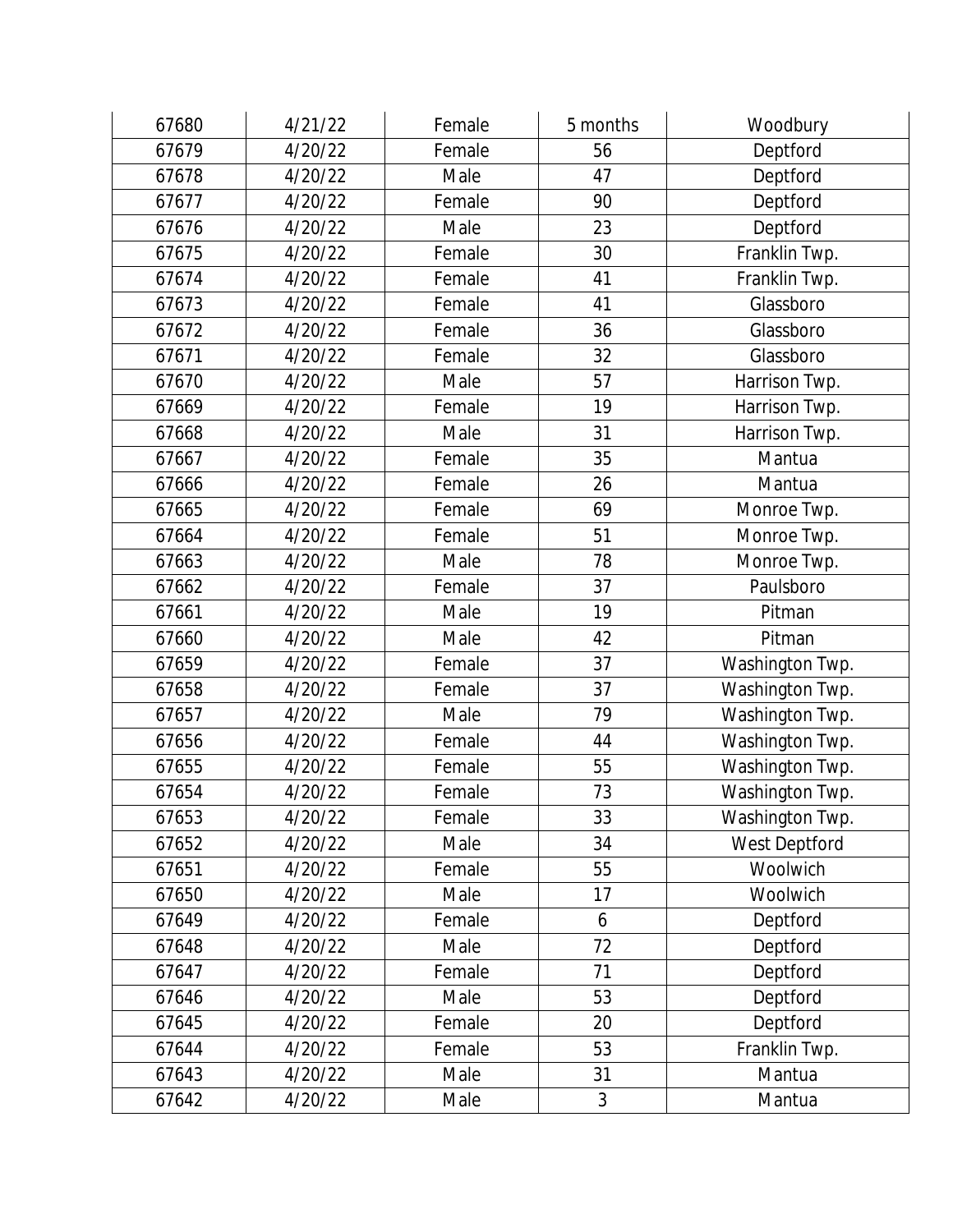| 67641 | 4/20/22 | Male   | 64             | Monroe Twp.         |
|-------|---------|--------|----------------|---------------------|
| 67640 | 4/20/22 | Male   | 70             | Monroe Twp.         |
| 67639 | 4/20/22 | Female | 66             | Monroe Twp.         |
| 67638 | 4/20/22 | Female | 75             | West Deptford       |
| 67637 | 4/20/22 | Male   | 77             | West Deptford       |
| 67636 | 4/20/22 | Male   | 27             | West Deptford       |
| 67635 | 4/20/22 | Male   | 41             | West Deptford       |
| 67634 | 4/20/22 | Female | 35             | Westville           |
| 67633 | 4/20/22 | Male   | 34             | Woodbury            |
| 67632 | 4/20/22 | Female | 32             | Woodbury            |
| 67631 | 4/20/22 | Female | 30             | Woodbury            |
| 67630 | 4/20/22 | Male   | 71             | Woodbury            |
| 67629 | 4/20/22 | Female | 36             | Woodbury            |
| 67628 | 4/20/22 | Female | 49             | Woolwich            |
| 67627 | 4/19/22 | Male   | 60             | Clayton             |
| 67626 | 4/19/22 | Female | 42             | Clayton             |
| 67625 | 4/19/22 | Female | 14             | Franklin Twp.       |
| 67624 | 4/19/22 | Male   | 58             | Franklin Twp.       |
| 67623 | 4/19/22 | Female | 35             | Glassboro           |
| 67622 | 4/19/22 | Female | 22             | Glassboro           |
| 67621 | 4/19/22 | Male   | 89             | Glassboro           |
| 67620 | 4/19/22 | Male   | 1              | Harrison Twp.       |
| 67619 | 4/19/22 | Female | 60             | Harrison Twp.       |
| 67618 | 4/19/22 | Female | 87             | Harrison Twp.       |
| 67617 | 4/19/22 | Female | 96             | Harrison Twp.       |
| 67616 | 4/19/22 | Female | 62             | Harrison Twp.       |
| 67615 | 4/19/22 | Female | 92             | Harrison Twp.       |
| 67614 | 4/19/22 | Female | 91             | Harrison Twp.       |
| 67613 | 4/19/22 | Female | 84             | Harrison Twp.       |
| 67612 | 4/19/22 | Female | 83             | Harrison Twp.       |
| 67611 | 4/19/22 | Female | 62             | Logan               |
| 67610 | 4/19/22 | Male   | 55             | Mantua              |
| 67609 | 4/19/22 | Male   | 16             | Mantua              |
| 67608 | 4/19/22 | Male   | 43             | Monroe Twp.         |
| 67607 | 4/19/22 | Male   | 16             | Monroe Twp.         |
| 67606 | 4/19/22 | Female | $\overline{4}$ | Monroe Twp.         |
| 67605 | 4/19/22 | Male   | $\mathbf{1}$   | Monroe Twp.         |
| 67604 | 4/19/22 | Female | 57             | South Harrison Twp. |
| 67603 | 4/19/22 | Male   | 25             | Washington Twp.     |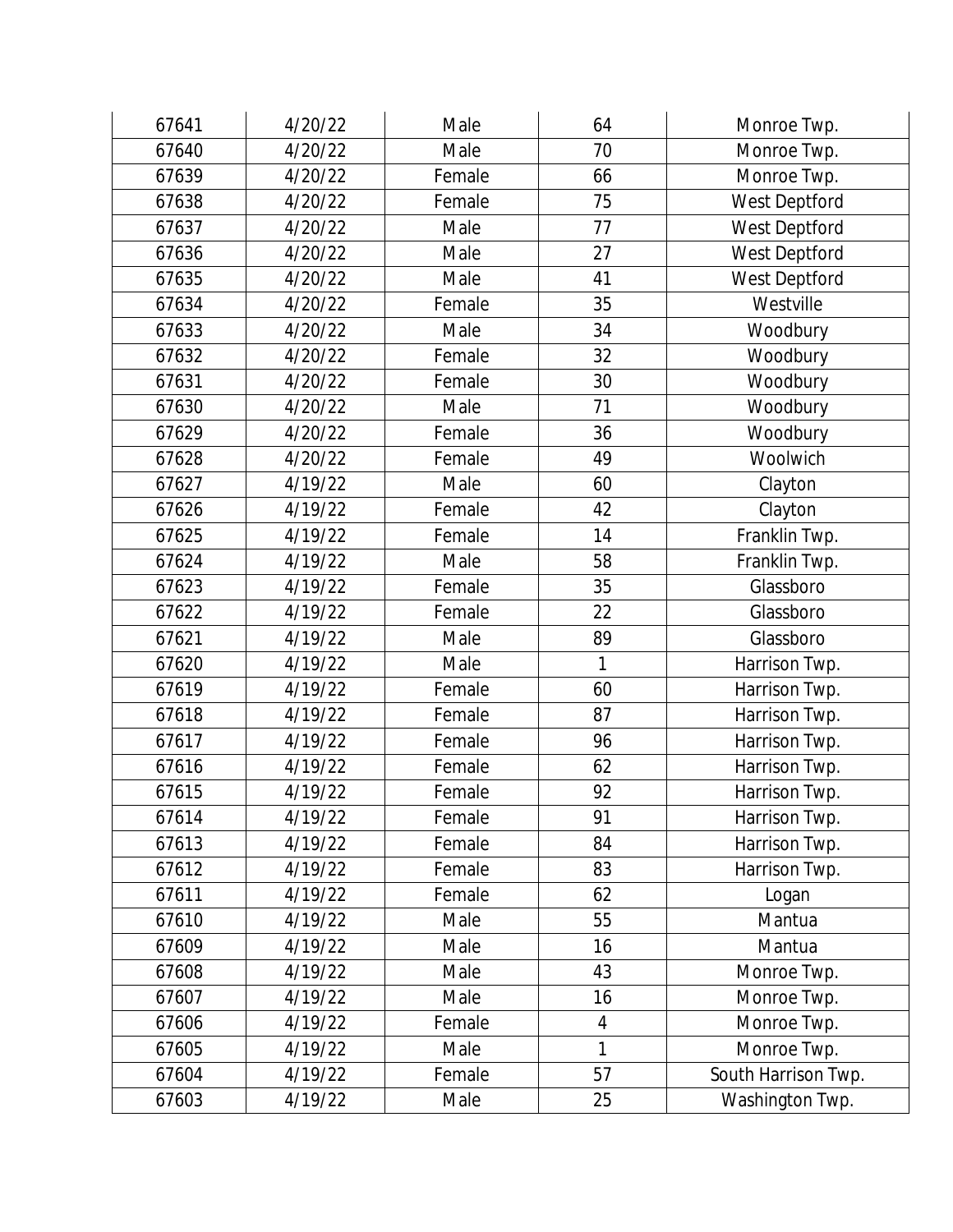| 67602 | 4/19/22 | Male   | 59             | Washington Twp.       |
|-------|---------|--------|----------------|-----------------------|
| 67601 | 4/19/22 | Male   | 55             | West Deptford         |
| 67600 | 4/19/22 | Female | 18             | Westville             |
| 67599 | 4/19/22 | Female | 68             | Woolwich              |
| 67598 | 4/19/22 | Male   | 39             | Deptford              |
| 67597 | 4/19/22 | Female | 62             | Deptford              |
| 67596 | 4/19/22 | Male   | 16             | <b>East Greenwich</b> |
| 67595 | 4/19/22 | Female | 14             | <b>East Greenwich</b> |
| 67594 | 4/19/22 | Male   | 6              | <b>East Greenwich</b> |
| 67593 | 4/19/22 | Female | 31             | Mantua                |
| 67592 | 4/19/22 | Male   | 49             | West Deptford         |
| 67591 | 4/19/22 | Male   | 62             | West Deptford         |
| 67590 | 4/19/22 | Female | 80             | Woodbury Heights      |
| 67589 | 4/18/22 | Male   | 50             | Clayton               |
| 67588 | 4/18/22 | Male   | 30             | Deptford              |
| 67587 | 4/18/22 | Female | 5              | Deptford              |
| 67586 | 4/18/22 | Female | 25             | Deptford              |
| 67585 | 4/18/22 | Female | 89             | Deptford              |
| 67584 | 4/18/22 | Female | 74             | Glassboro             |
| 67583 | 4/18/22 | Female | 40             | Glassboro             |
| 67582 | 4/18/22 | Male   | 52             | Harrison Twp.         |
| 67581 | 4/18/22 | Male   | $\overline{7}$ | Mantua                |
| 67580 | 4/18/22 | Female | 20             | Monroe Twp.           |
| 67579 | 4/18/22 | Female | 14             | Monroe Twp.           |
| 67578 | 4/18/22 | Female | 39             | Monroe Twp.           |
| 67577 | 4/18/22 | Female | 24             | Monroe Twp.           |
| 67576 | 4/18/22 | Male   | 25             | Paulsboro             |
| 67575 | 4/18/22 | Male   | 25             | Washington Twp.       |
| 67574 | 4/18/22 | Female | 16             | Washington Twp.       |
| 67573 | 4/18/22 | Female | 35             | Washington Twp.       |
| 67572 | 4/18/22 | Female | 71             | West Deptford         |
| 67571 | 4/18/22 | Female | 70             | Woodbury              |
| 67570 | 4/18/22 | Male   | 73             | Woodbury              |
| 67569 | 4/18/22 | Male   | 54             | Franklin Twp.         |
| 67568 | 4/18/22 | Male   | 39             | Woolwich              |
| 67567 | 4/17/22 | Male   | 53             | Clayton               |
| 67566 | 4/17/22 | Male   | 79             | Deptford              |
| 67565 | 4/17/22 | Male   | 50             | Franklin Twp.         |
| 67564 | 4/17/22 | Male   | 30             | Glassboro             |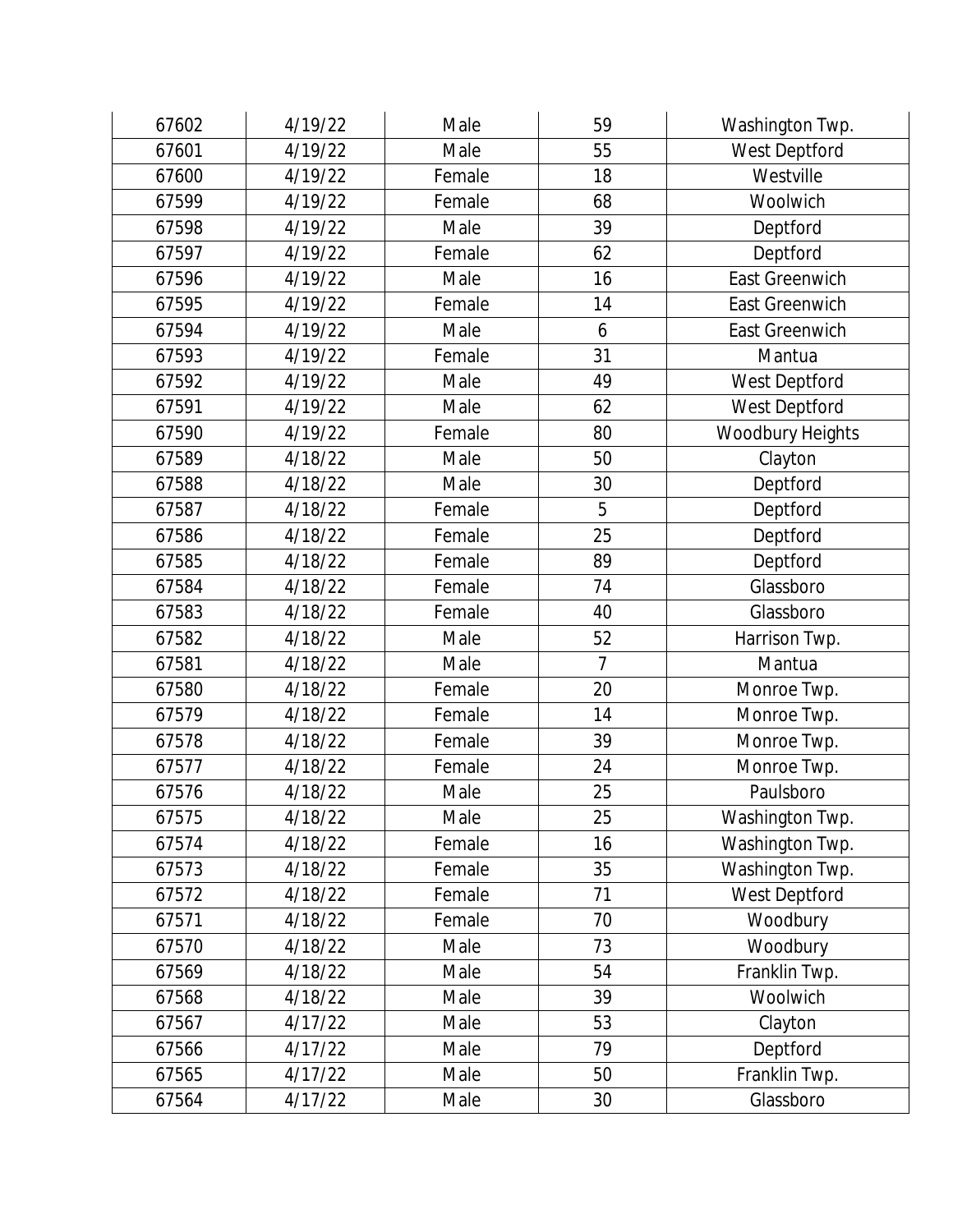| 67563 | 4/17/22 | Female | 34 | Greenwich Twp.        |
|-------|---------|--------|----|-----------------------|
| 67562 | 4/17/22 | Female | 88 | Greenwich Twp.        |
| 67561 | 4/17/22 | Female | 49 | Mantua                |
| 67560 | 4/17/22 | Male   | 15 | Monroe Twp.           |
| 67559 | 4/17/22 | Female | 58 | Monroe Twp.           |
| 67558 | 4/17/22 | Female | 74 | Monroe Twp.           |
| 67557 | 4/17/22 | Male   | 27 | Pitman                |
| 67556 | 4/17/22 | Female | 55 | South Harrison Twp.   |
| 67555 | 4/17/22 | Male   | 83 | South Harrison Twp.   |
| 67554 | 4/17/22 | Female | 80 | South Harrison Twp.   |
| 67553 | 4/17/22 | Female | 48 | Swedesboro            |
| 67552 | 4/17/22 | Female | 20 | Washington Twp.       |
| 67551 | 4/17/22 | Male   | 19 | Washington Twp.       |
| 67550 | 4/17/22 | Male   | 86 | Westville             |
| 67549 | 4/17/22 | Male   | 30 | Woodbury              |
| 67548 | 4/17/22 | Female | 77 | Harrison Twp.         |
| 67547 | 4/17/22 | Female | 26 | Washington Twp.       |
| 67546 | 4/16/22 | Female | 34 | Deptford              |
| 67545 | 4/16/22 | Female | 27 | Deptford              |
| 67544 | 4/16/22 | Female | 59 | Deptford              |
| 67543 | 4/16/22 | Female | 38 | <b>East Greenwich</b> |
| 67542 | 4/16/22 | Male   | 43 | East Greenwich        |
| 67541 | 4/16/22 | Male   | 20 | Harrison Twp.         |
| 67540 | 4/16/22 | Male   | 59 | Harrison Twp.         |
| 67539 | 4/16/22 | Female | 24 | Mantua                |
| 67538 | 4/16/22 | Male   | 73 | Mantua                |
| 67537 | 4/16/22 | Male   | 68 | Mantua                |
| 67536 | 4/16/22 | Female | 58 | Monroe Twp.           |
| 67535 | 4/16/22 | Male   | 63 | Monroe Twp.           |
| 67534 | 4/16/22 | Male   | 45 | Paulsboro             |
| 67533 | 4/16/22 | Female | 70 | Pitman                |
| 67532 | 4/16/22 | Female | 10 | Washington Twp.       |
| 67531 | 4/16/22 | Female | 60 | Washington Twp.       |
| 67530 | 4/16/22 | Male   | 53 | Washington Twp.       |
| 67529 | 4/16/22 | Male   | 17 | Washington Twp.       |
| 67528 | 4/16/22 | Male   | 18 | Washington Twp.       |
| 67527 | 4/16/22 | Female | 27 | Washington Twp.       |
| 67526 | 4/16/22 | Female | 11 | Washington Twp.       |
| 67525 | 4/16/22 | Male   | 10 | Washington Twp.       |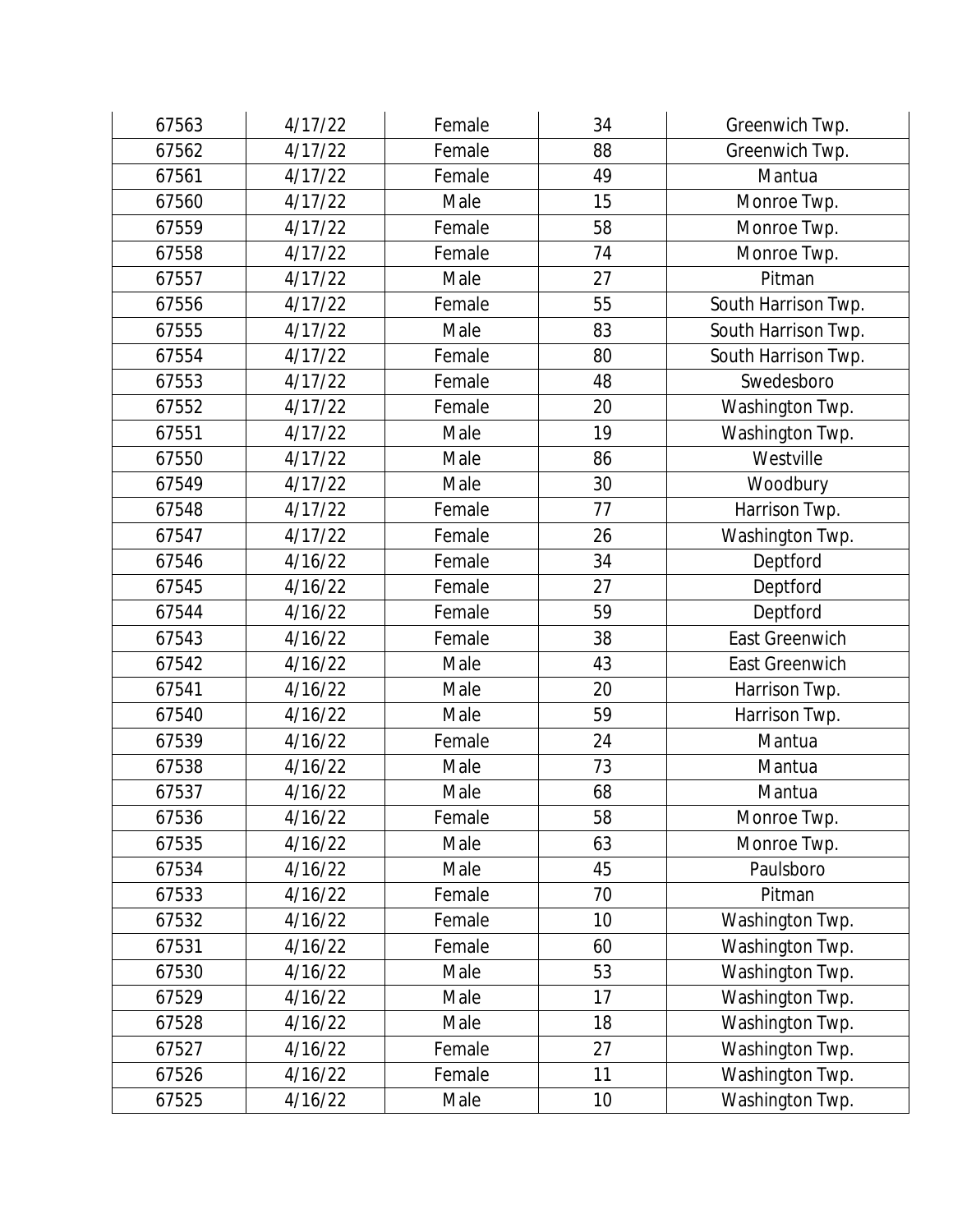| 67524 | 4/16/22 | Male   | 23             | West Deptford   |
|-------|---------|--------|----------------|-----------------|
| 67523 | 4/16/22 | Female | 90             | Woodbury        |
| 67522 | 4/16/22 | Male   | 73             | Woodbury        |
| 67521 | 4/16/22 | Male   | 48             | Woodbury        |
| 67520 | 4/16/22 | Male   | 69             | Woodbury        |
| 67519 | 4/16/22 | Male   | 73             | Woolwich        |
| 67518 | 4/16/22 | Female | 75             | Woolwich        |
| 67517 | 4/16/22 | Male   | 49             | Deptford        |
| 67516 | 4/16/22 | Female | 57             | Deptford        |
| 67515 | 4/16/22 | Female | 33             | Deptford        |
| 67514 | 4/16/22 | Male   | 65             | Deptford        |
| 67513 | 4/16/22 | Male   | 31             | Harrison Twp.   |
| 67512 | 4/16/22 | Female | 15             | Mantua          |
| 67511 | 4/16/22 | Female | 17             | Mantua          |
| 67510 | 4/16/22 | Male   | 44             | Mantua          |
| 67509 | 4/16/22 | Female | 48             | Mantua          |
| 67508 | 4/16/22 | Male   | 52             | Mantua          |
| 67507 | 4/16/22 | Male   | 27             | Mantua          |
| 67506 | 4/16/22 | Male   | $\overline{7}$ | Washington Twp. |
| 67505 | 4/16/22 | Female | 56             | West Deptford   |
| 67504 | 4/16/22 | Male   | 78             | Woodbury        |
| 67503 | 4/16/22 | Female | 23             | Woolwich        |
| 67502 | 4/15/22 | Female | 88             | Deptford        |
| 67501 | 4/15/22 | Male   | $\overline{2}$ | Deptford        |
| 67500 | 4/15/22 | Female | 34             | Deptford        |
| 67499 | 4/15/22 | Male   | 43             | East Greenwich  |
| 67498 | 4/15/22 | Male   | 45             | East Greenwich  |
| 67497 | 4/15/22 | Female | 32             | Franklin Twp.   |
| 67496 | 4/15/22 | Male   | 54             | Glassboro       |
| 67495 | 4/15/22 | Female | 24             | Glassboro       |
| 67494 | 4/15/22 | Male   | 57             | Glassboro       |
| 67493 | 4/15/22 | Female | 47             | Harrison Twp.   |
| 67492 | 4/15/22 | Female | 21             | Harrison Twp.   |
| 67491 | 4/15/22 | Male   | 48             | Harrison Twp.   |
| 67490 | 4/15/22 | Female | 45             | Logan           |
| 67489 | 4/15/22 | Female | 24             | Mantua          |
| 67488 | 4/15/22 | Male   | 14             | Mantua          |
| 67487 | 4/15/22 | Female | 33             | Monroe Twp.     |
| 67486 | 4/15/22 | Male   | 21             | Pitman          |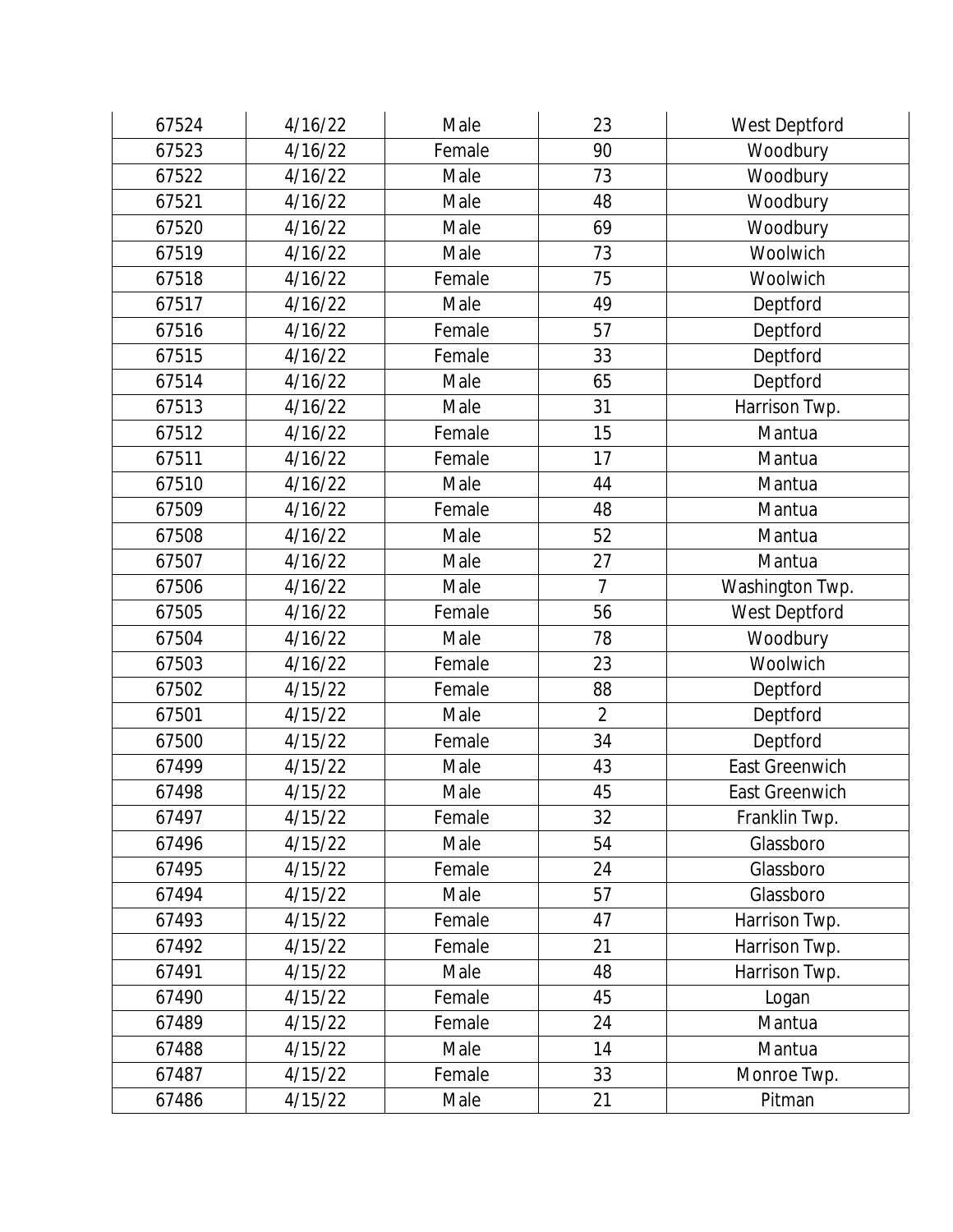| 67485 | 4/15/22 | Male   | 33 | Pitman          |
|-------|---------|--------|----|-----------------|
| 67484 | 4/15/22 | Male   | 73 | Washington Twp. |
| 67483 | 4/15/22 | Female | 64 | Washington Twp. |
| 67482 | 4/15/22 | Female | 8  | Washington Twp. |
| 67481 | 4/15/22 | Male   | 18 | Washington Twp. |
| 67480 | 4/15/22 | Female | 11 | Washington Twp. |
| 67479 | 4/15/22 | Male   | 51 | Washington Twp. |
| 67478 | 4/15/22 | Female | 52 | West Deptford   |
| 67477 | 4/15/22 | Male   | 15 | Woodbury        |
| 67476 | 4/15/22 | Female | 39 | Deptford        |
| 67475 | 4/15/22 | Male   | 70 | Franklin Twp.   |
| 67474 | 4/15/22 | Male   | 40 | Franklin Twp.   |
| 67473 | 4/15/22 | Male   | 31 | Glassboro       |
| 67472 | 4/15/22 | Female | 63 | Greenwich Twp.  |
| 67471 | 4/15/22 | Female | 20 | Greenwich Twp.  |
| 67470 | 4/15/22 | Female | 40 | Greenwich Twp.  |
| 67469 | 4/15/22 | Female | 19 | Harrison Twp.   |
| 67468 | 4/15/22 | Male   | 35 | Mantua          |
| 67467 | 4/15/22 | Female | 31 | Mantua          |
| 67466 | 4/15/22 | Female | 64 | Pitman          |
| 67465 | 4/15/22 | Female | 20 | Washington Twp. |
| 67464 | 4/15/22 | Female | 57 | Washington Twp. |
| 67463 | 4/15/22 | Female | 33 | Washington Twp. |
| 67462 | 4/15/22 | Female | 74 | Washington Twp. |
| 67461 | 4/15/22 | Male   | 78 | Washington Twp. |
| 67460 | 4/15/22 | Male   | 3  | West Deptford   |
| 67459 | 4/15/22 | Female | 29 | West Deptford   |
| 67458 | 4/15/22 | Male   | 68 | West Deptford   |
| 67457 | 4/15/22 | Male   | 63 | Westville       |
| 67456 | 4/15/22 | Female | 1  | Woodbury        |
| 67455 | 4/14/22 | Male   | 5  | Deptford        |
| 67454 | 4/14/22 | Female | 76 | Deptford        |
| 67453 | 4/14/22 | Male   | 67 | Greenwich Twp.  |
| 67452 | 4/14/22 | Male   | 80 | Greenwich Twp.  |
| 67451 | 4/14/22 | Male   | 27 | Greenwich Twp.  |
| 67450 | 4/14/22 | Female | 32 | Logan           |
| 67449 | 4/14/22 | Male   | 21 | Monroe Twp.     |
| 67448 | 4/14/22 | Female | 24 | Monroe Twp.     |
| 67447 | 4/14/22 | Male   | 64 | Monroe Twp.     |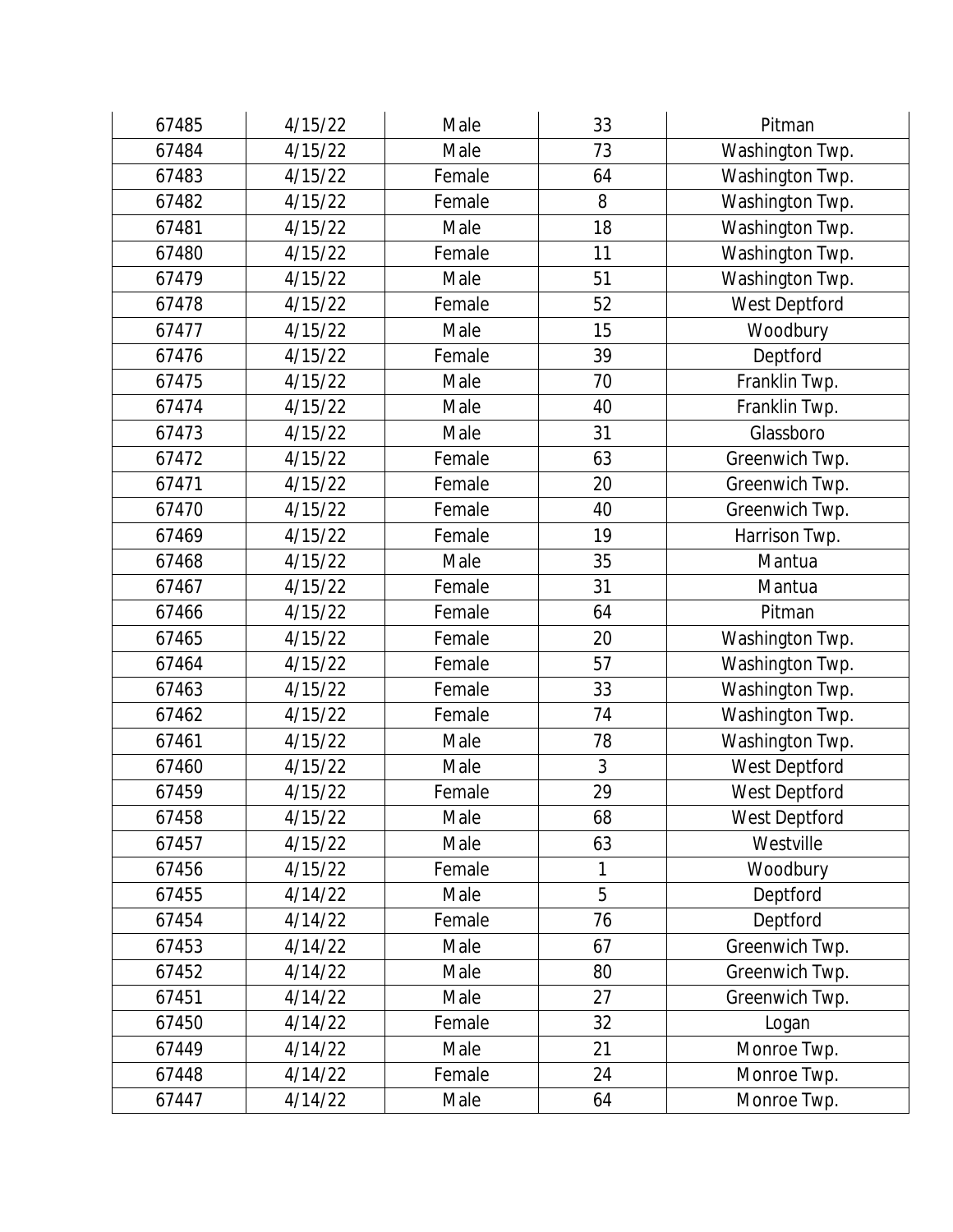| 67446 | 4/14/22 | Female  | 48 | Monroe Twp.         |
|-------|---------|---------|----|---------------------|
| 67445 | 4/14/22 | Female  | 26 | Monroe Twp.         |
| 67444 | 4/14/22 | Female  | 75 | Monroe Twp.         |
| 67443 | 4/14/22 | Male    | 22 | Monroe Twp.         |
| 67442 | 4/14/22 | Female  | 50 | Pitman              |
| 67441 | 4/14/22 | Female  | 28 | South Harrison Twp. |
| 67440 | 4/14/22 | Male    | 39 | South Harrison Twp. |
| 67439 | 4/14/22 | Female  | 31 | Swedesboro          |
| 67438 | 4/14/22 | Female  | 32 | Washington Twp.     |
| 67437 | 4/14/22 | Female  | 62 | Washington Twp.     |
| 67436 | 4/14/22 | Female  | 21 | Washington Twp.     |
| 67435 | 4/14/22 | Male    | 34 | West Deptford       |
| 67434 | 4/14/22 | Female  | 27 | West Deptford       |
| 67433 | 4/14/22 | Male    | 58 | Woodbury Heights    |
| 67432 | 4/14/22 | Female  | 51 | Woodbury Heights    |
| 67431 | 4/14/22 | Male    | 26 | Woolwich            |
| 67430 | 4/14/22 | Female  | 64 | Deptford            |
| 67429 | 4/14/22 | Female  | 61 | Deptford            |
| 67428 | 4/14/22 | Unknown | 58 | Glassboro           |
| 67427 | 4/14/22 | Female  | 50 | Harrison Twp.       |
| 67426 | 4/14/22 | Female  | 66 | Monroe Twp.         |
| 67425 | 4/14/22 | Female  | 20 | Newfield            |
| 67424 | 4/14/22 | Male    | 47 | Washington Twp.     |
| 67423 | 4/13/22 | Male    | 57 | Deptford            |
| 67422 | 4/13/22 | Male    | 63 | Deptford            |
| 67421 | 4/13/22 | Female  | 31 | Deptford            |
| 67420 | 4/13/22 | Male    | 30 | Deptford            |
| 67419 | 4/13/22 | Female  | 80 | Franklin Twp.       |
| 67418 | 4/13/22 | Female  | 35 | Glassboro           |
| 67417 | 4/13/22 | Male    | 50 | Harrison Twp.       |
| 67416 | 4/13/22 | Male    | 56 | Harrison Twp.       |
| 67415 | 4/13/22 | Female  | 20 | Logan               |
| 67414 | 4/13/22 | Female  | 31 | Mantua              |
| 67413 | 4/13/22 | Male    | 67 | Mantua              |
| 67412 | 4/13/22 | Female  | 62 | Monroe Twp.         |
| 67411 | 4/13/22 | Male    | 52 | Monroe Twp.         |
| 67410 | 4/13/22 | Female  | 42 | Monroe Twp.         |
| 67409 | 4/13/22 | Female  | 41 | Pitman              |
| 67408 | 4/13/22 | Female  | 16 | Washington Twp.     |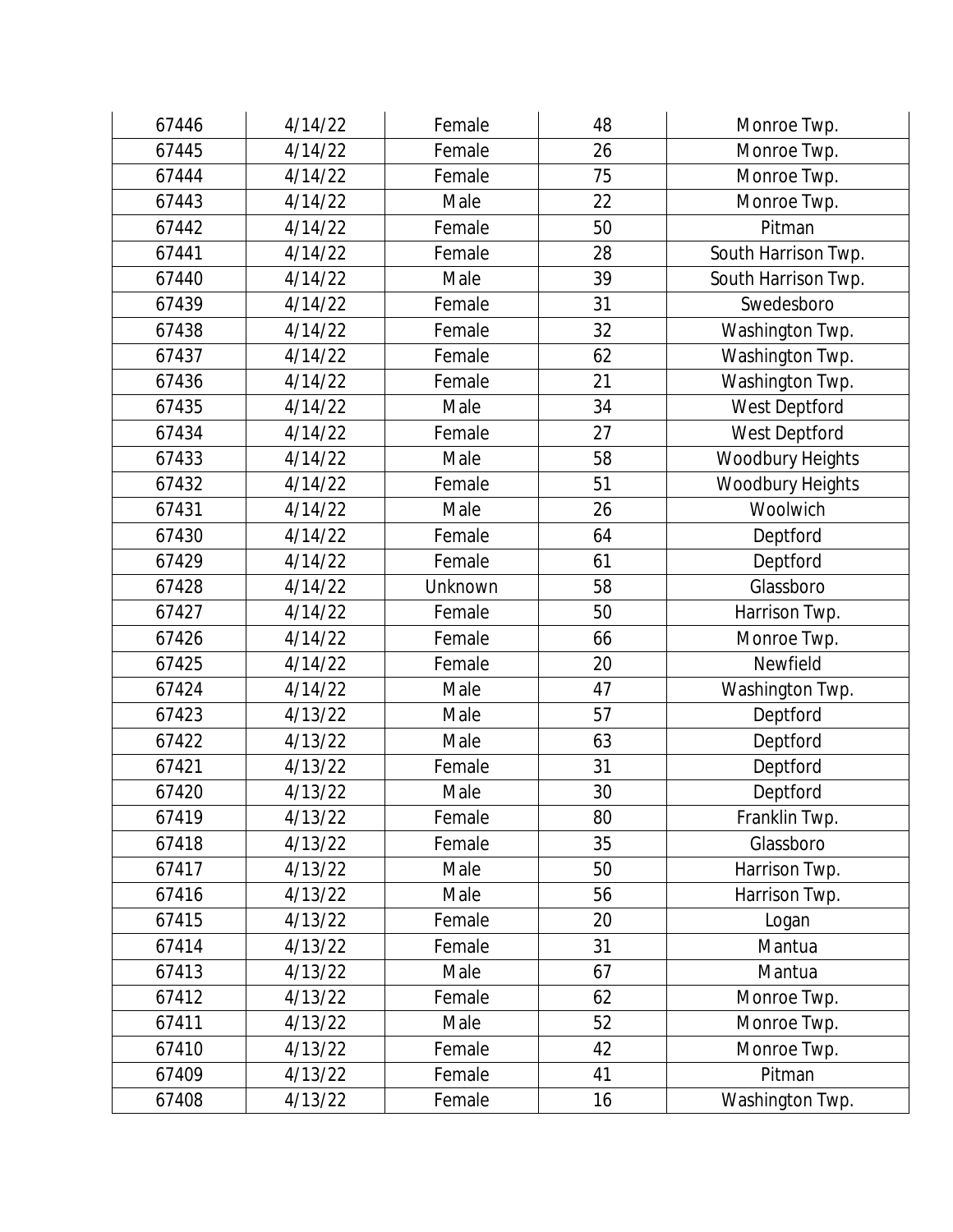| 67407 | 4/13/22 | Male   | 38 | Washington Twp.       |
|-------|---------|--------|----|-----------------------|
| 67406 | 4/13/22 | Female | 40 | West Deptford         |
| 67405 | 4/13/22 | Female | 21 | West Deptford         |
| 67404 | 4/13/22 | Male   | 62 | Woodbury Heights      |
| 67403 | 4/13/22 | Female | 24 | Woodbury Heights      |
| 67402 | 4/13/22 | Female | 74 | Deptford              |
| 67401 | 4/13/22 | Male   | 34 | Deptford              |
| 67400 | 4/13/22 | Male   | 71 | Deptford              |
| 67399 | 4/13/22 | Male   | 33 | Deptford              |
| 67398 | 4/13/22 | Female | 79 | Elk                   |
| 67397 | 4/13/22 | Male   | 83 | Franklin Twp.         |
| 67396 | 4/13/22 | Female | 68 | Glassboro             |
| 67395 | 4/13/22 | Male   | 73 | Glassboro             |
| 67394 | 4/13/22 | Male   | 14 | Harrison Twp.         |
| 67393 | 4/13/22 | Female | 55 | Monroe Twp.           |
| 67392 | 4/13/22 | Male   | 13 | Washington Twp.       |
| 67391 | 4/13/22 | Male   | 17 | Woolwich              |
| 67390 | 4/12/22 | Male   | 80 | Clayton               |
| 67389 | 4/12/22 | Male   | 79 | Deptford              |
| 67388 | 4/12/22 | Male   | 72 | Deptford              |
| 67387 | 4/12/22 | Male   | 38 | <b>East Greenwich</b> |
| 67386 | 4/12/22 | Male   | 28 | East Greenwich        |
| 67385 | 4/12/22 | Female | 21 | Glassboro             |
| 67384 | 4/12/22 | Female | 21 | Glassboro             |
| 67383 | 4/12/22 | Female | 32 | Harrison Twp.         |
| 67382 | 4/12/22 | Female | 14 | Mantua                |
| 67381 | 4/12/22 | Male   | 73 | Monroe Twp.           |
| 67380 | 4/12/22 | Male   | 53 | Monroe Twp.           |
| 67379 | 4/12/22 | Female | 43 | Washington Twp.       |
| 67378 | 4/12/22 | Female | 76 | Washington Twp.       |
| 67377 | 4/12/22 | Female | 61 | Washington Twp.       |
| 67376 | 4/12/22 | Female | 66 | Washington Twp.       |
| 67375 | 4/12/22 | Male   | 75 | Washington Twp.       |
| 67374 | 4/12/22 | Male   | 41 | West Deptford         |
| 67373 | 4/12/22 | Female | 49 | West Deptford         |
| 67372 | 4/12/22 | Female | 57 | Woodbury              |
| 67371 | 4/12/22 | Male   | 55 | Woodbury Heights      |
| 67370 | 4/12/22 | Male   | 38 | Deptford              |
| 67369 | 4/12/22 | Female | 5  | Deptford              |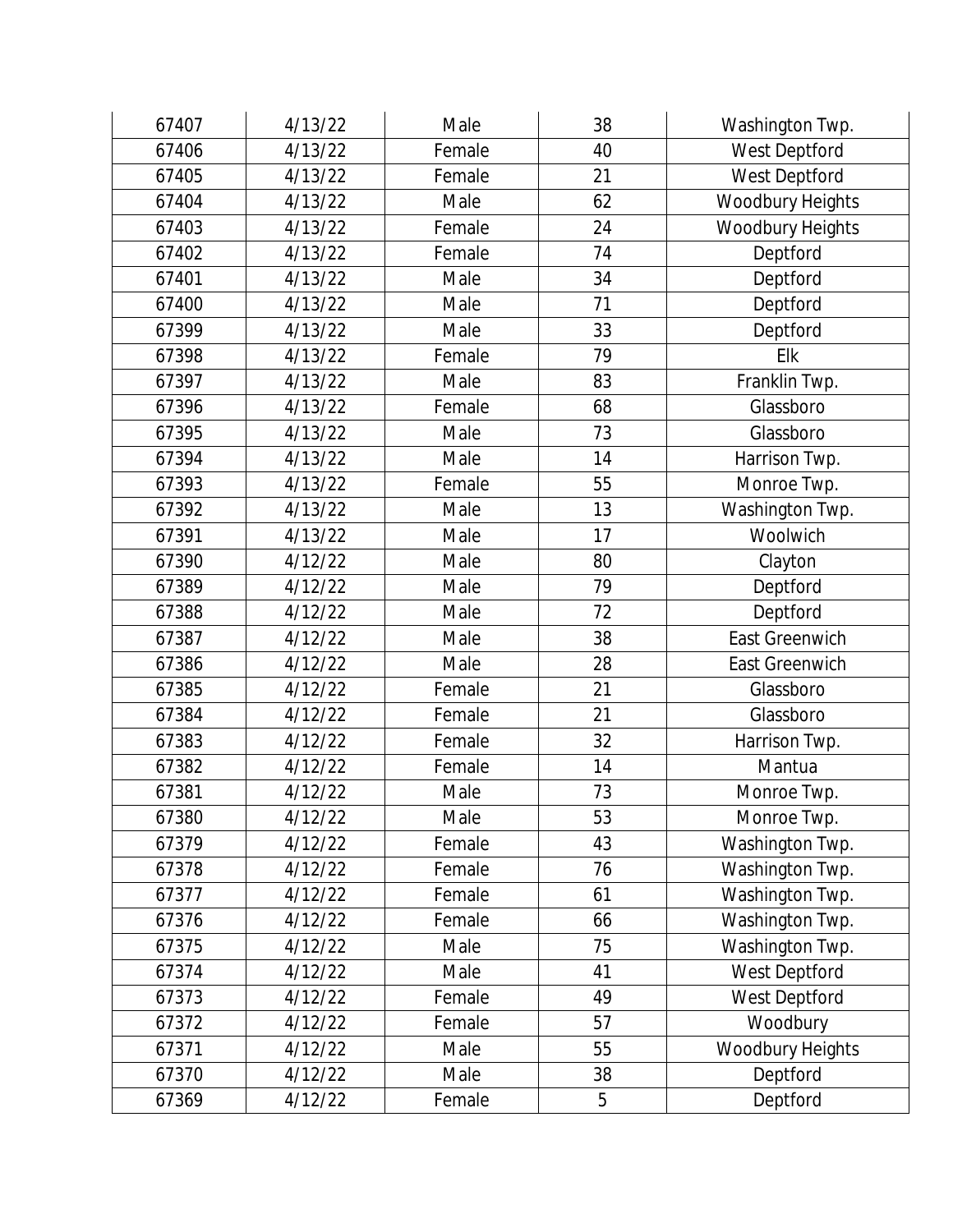| 67368 | 4/12/22 | Male   | 35       | Deptford              |
|-------|---------|--------|----------|-----------------------|
| 67367 | 4/12/22 | Female | 36       | Deptford              |
| 67366 | 4/12/22 | Female | 60       | Deptford              |
| 67365 | 4/12/22 | Male   | 23       | <b>East Greenwich</b> |
| 67364 | 4/12/22 | Female | 52       | <b>East Greenwich</b> |
| 67363 | 4/12/22 | Female | 58       | <b>East Greenwich</b> |
| 67362 | 4/12/22 | Female | 19       | Franklin Twp.         |
| 67361 | 4/12/22 | Female | 72       | Franklin Twp.         |
| 67360 | 4/12/22 | Male   | 21       | Glassboro             |
| 67359 | 4/12/22 | Male   | 23       | Glassboro             |
| 67358 | 4/12/22 | Male   | 31       | Glassboro             |
| 67357 | 4/12/22 | Female | 30       | Glassboro             |
| 67356 | 4/12/22 | Female | 80       | Greenwich Twp.        |
| 67355 | 4/12/22 | Male   | 78       | Harrison Twp.         |
| 67354 | 4/12/22 | Female | 43       | Harrison Twp.         |
| 67353 | 4/12/22 | Male   | 56       | Mantua                |
| 67352 | 4/12/22 | Male   | 33       | Mantua                |
| 67351 | 4/12/22 | Male   | 55       | Mantua                |
| 67350 | 4/12/22 | Female | 52       | Mantua                |
| 67349 | 4/12/22 | Female | 15       | Monroe Twp.           |
| 67348 | 4/12/22 | Female | 52       | Washington Twp.       |
| 67347 | 4/12/22 | Male   | 31       | Washington Twp.       |
| 67346 | 4/12/22 | Female | 50       | Washington Twp.       |
| 67345 | 4/12/22 | Female | 59       | Wenonah               |
| 67344 | 4/12/22 | Male   | 56       | West Deptford         |
| 67343 | 4/12/22 | Female | 27       | West Deptford         |
| 67342 | 4/12/22 | Female | 7 months | West Deptford         |
| 67341 | 4/12/22 | Female | 80       | West Deptford         |
| 67340 | 4/12/22 | Male   | 74       | West Deptford         |
| 67339 | 4/12/22 | Female | 63       | West Deptford         |
| 67338 | 4/12/22 | Female | 75       | West Deptford         |
| 67337 | 4/12/22 | Male   | 39       | West Deptford         |
| 67336 | 4/12/22 | Male   | 39       | West Deptford         |
| 67335 | 4/11/22 | Female | 58       | Glassboro             |
| 67334 | 4/11/22 | Female | 69       | Greenwich Twp.        |
| 67333 | 4/11/22 | Male   | 85       | Harrison Twp.         |
| 67332 | 4/11/22 | Male   | 54       | Logan                 |
| 67331 | 4/11/22 | Male   | 41       | Mantua                |
| 67330 | 4/11/22 | Female | 68       | Washington Twp.       |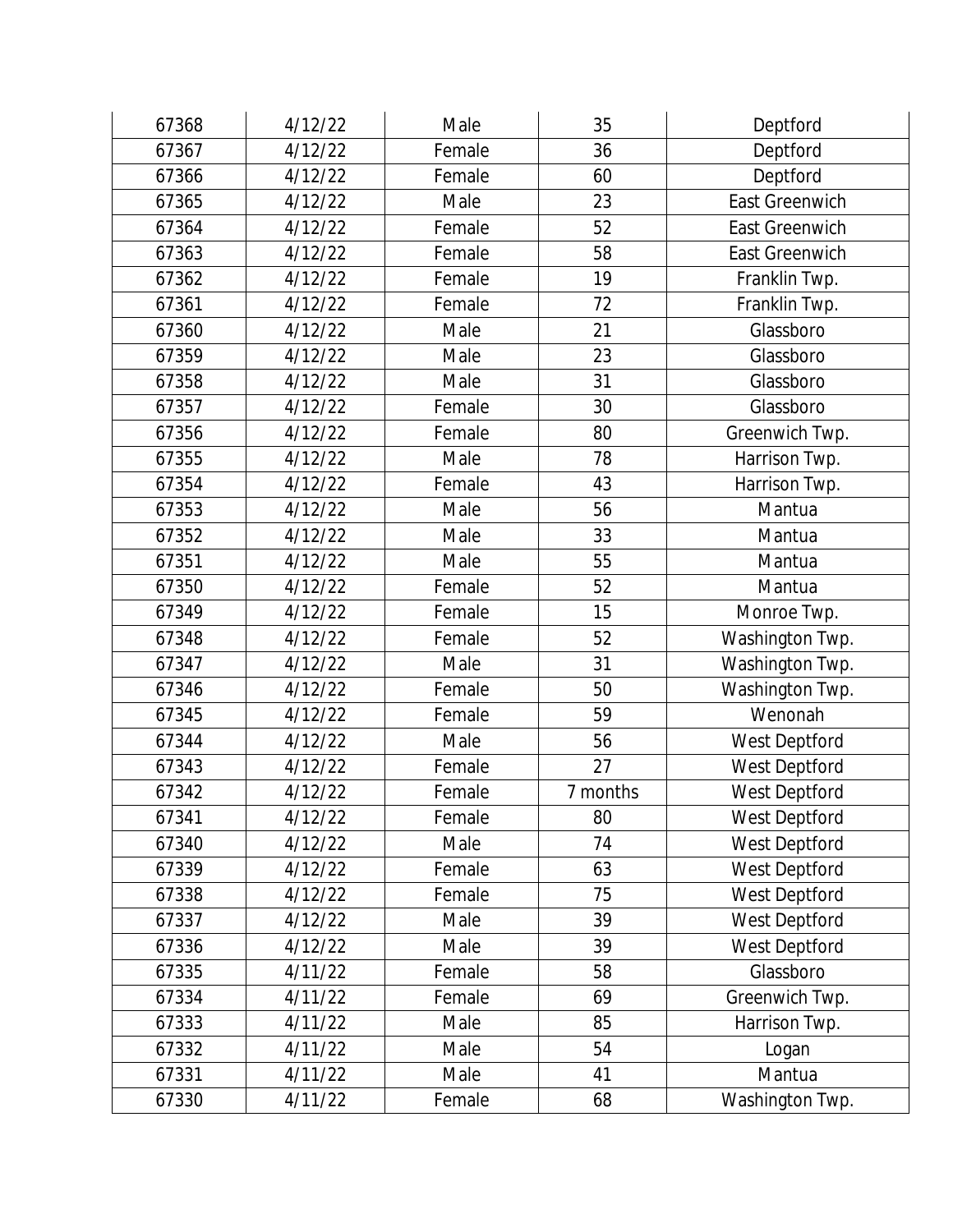| 67329 | 4/11/22 | Female | 46       | Washington Twp. |
|-------|---------|--------|----------|-----------------|
| 67328 | 4/11/22 | Female | 9        | Woolwich        |
| 67327 | 4/11/22 | Female | 46       | Woolwich        |
| 67326 | 4/10/22 | Male   | 9        | Deptford        |
| 67325 | 4/10/22 | Male   | 90       | Deptford        |
| 67324 | 4/10/22 | Female | 23       | Glassboro       |
| 67323 | 4/10/22 | Female | 55       | Greenwich Twp.  |
| 67322 | 4/10/22 | Female | 24       | Harrison Twp.   |
| 67321 | 4/10/22 | Male   | 33       | Logan           |
| 67320 | 4/10/22 | Female | 22       | Mantua          |
| 67319 | 4/10/22 | Female | 23       | Mantua          |
| 67318 | 4/10/22 | Female | 48       | Mantua          |
| 67317 | 4/10/22 | Male   | 29       | Monroe Twp.     |
| 67316 | 4/10/22 | Male   | 65       | Monroe Twp.     |
| 67315 | 4/10/22 | Female | 49       | Monroe Twp.     |
| 67314 | 4/10/22 | Male   | 37       | Newfield        |
| 67313 | 4/10/22 | Female | 65       | Pitman          |
| 67312 | 4/10/22 | Male   | 31       | Washington Twp. |
| 67311 | 4/10/22 | Female | 8 months | Washington Twp. |
| 67310 | 4/10/22 | Male   | 34       | Westville       |
| 67309 | 4/10/22 | Male   | 60       | Westville       |
| 67308 | 4/10/22 | Male   | 32       | Woodbury        |
| 67307 | 4/10/22 | Male   | 19       | Woolwich        |
| 67306 | 4/10/22 | Female | 71       | Woolwich        |
| 67305 | 4/10/22 | Male   | 14       | Monroe Twp.     |
| 67304 | 4/9/22  | Female | 21       | Clayton         |
| 67303 | 4/9/22  | Female | 55       | Clayton         |
| 67302 | 4/9/22  | Male   | 8        | Deptford        |
| 67301 | 4/9/22  | Male   | 50       | Deptford        |
| 67300 | 4/9/22  | Female | 49       | East Greenwich  |
| 67299 | 4/9/22  | Male   | 25       | Franklin Twp.   |
| 67298 | 4/9/22  | Female | 40       | Franklin Twp.   |
| 67297 | 4/9/22  | Female | 94       | Franklin Twp.   |
| 67296 | 4/9/22  | Male   | 52       | Franklin Twp.   |
| 67295 | 4/9/22  | Female | 61       | Glassboro       |
| 67294 | 4/9/22  | Female | 91       | Glassboro       |
| 67293 | 4/9/22  | Female | 69       | Logan           |
| 67292 | 4/9/22  | Female | 34       | Monroe Twp.     |
| 67291 | 4/9/22  | Male   | 55       | Monroe Twp.     |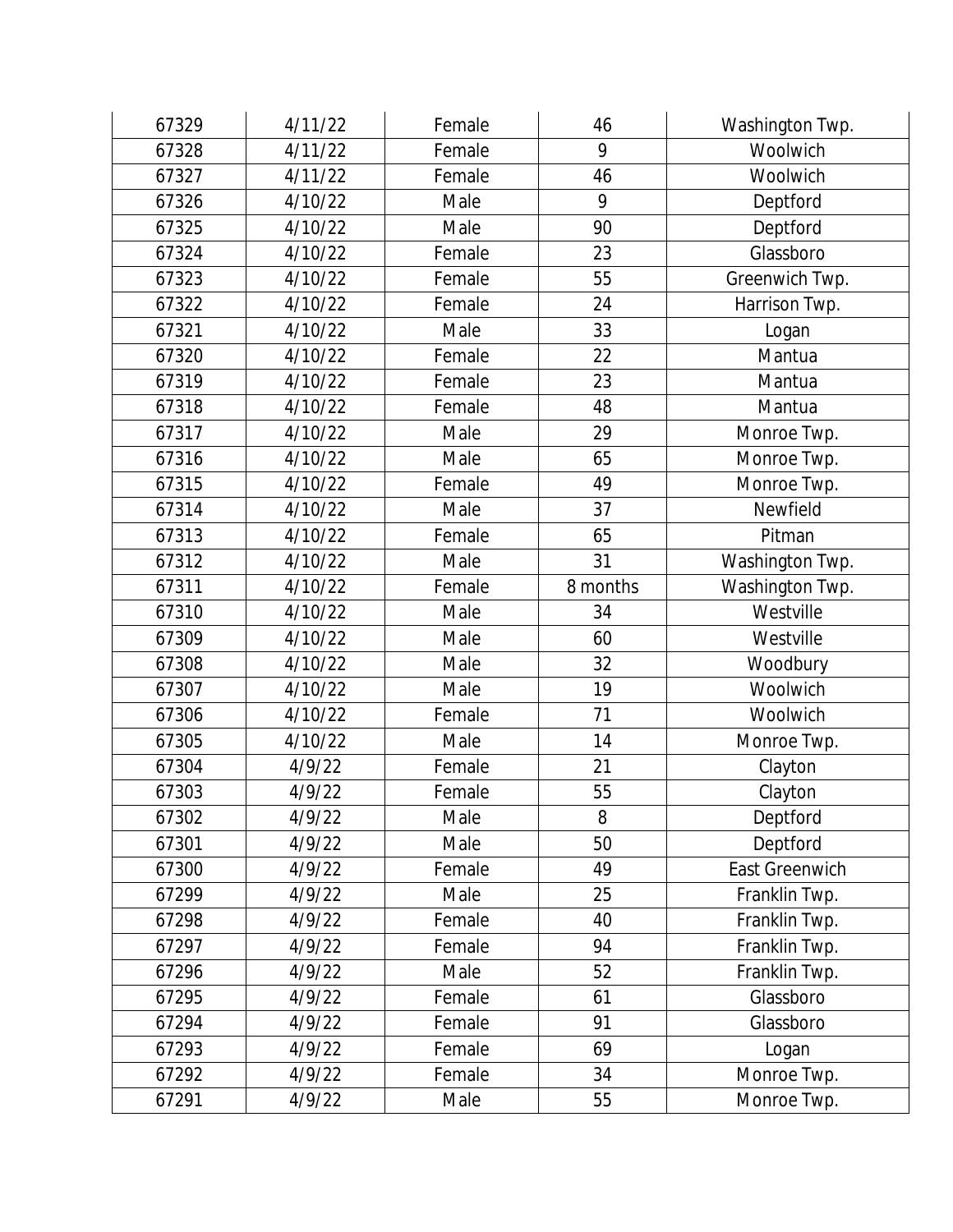| 67290 | 4/9/22 | Male   | 37 | Monroe Twp.         |
|-------|--------|--------|----|---------------------|
| 67289 | 4/9/22 | Male   | 54 | Monroe Twp.         |
| 67288 | 4/9/22 | Male   | 56 | Monroe Twp.         |
| 67287 | 4/9/22 | Female | 41 | Paulsboro           |
| 67286 | 4/9/22 | Female | 13 | Paulsboro           |
| 67285 | 4/9/22 | Female | 65 | Paulsboro           |
| 67284 | 4/9/22 | Female | 28 | Pitman              |
| 67283 | 4/9/22 | Female | 18 | Washington Twp.     |
| 67282 | 4/9/22 | Female | 1  | Washington Twp.     |
| 67281 | 4/9/22 | Male   | 34 | Washington Twp.     |
| 67280 | 4/9/22 | Female | 29 | Washington Twp.     |
| 67279 | 4/9/22 | Male   | 21 | Woodbury Heights    |
| 67278 | 4/9/22 | Female | 17 | Deptford            |
| 67277 | 4/9/22 | Female | 15 | Deptford            |
| 67276 | 4/9/22 | Female | 23 | Elk                 |
| 67275 | 4/9/22 | Female | 58 | Harrison Twp.       |
| 67274 | 4/9/22 | Male   | 43 | Harrison Twp.       |
| 67273 | 4/9/22 | Male   | 37 | Newfield            |
| 67272 | 4/9/22 | Female | 65 | Pitman              |
| 67271 | 4/9/22 | Male   | 66 | South Harrison twp. |
| 67270 | 4/9/22 | Female | 71 | West Deptford       |
| 67269 | 4/9/22 | Male   | 57 | Westville           |
| 67268 | 4/8/22 | Female | 40 | Clayton             |
| 67267 | 4/8/22 | Female | 80 | Clayton             |
| 67266 | 4/8/22 | Female | 18 | Deptford            |
| 67265 | 4/8/22 | Female | 24 | Deptford            |
| 67264 | 4/8/22 | Male   | 6  | Deptford            |
| 67263 | 4/8/22 | Female | 26 | Deptford            |
| 67262 | 4/8/22 | Male   | 20 | Deptford            |
| 67261 | 4/8/22 | Male   | 74 | Deptford            |
| 67260 | 4/8/22 | Male   | 63 | Deptford            |
| 67259 | 4/8/22 | Female | 18 | East Greenwich      |
| 67258 | 4/8/22 | Male   | 14 | Elk                 |
| 67257 | 4/8/22 | Male   | 52 | Franklin Twp.       |
| 67256 | 4/8/22 | Male   | 56 | Franklin Twp.       |
| 67255 | 4/8/22 | Male   | 34 | Franklin Twp.       |
| 67254 | 4/8/22 | Male   | 16 | Glassboro           |
| 67253 | 4/8/22 | Female | 20 | Glassboro           |
| 67252 | 4/8/22 | Female | 66 | Monroe Twp.         |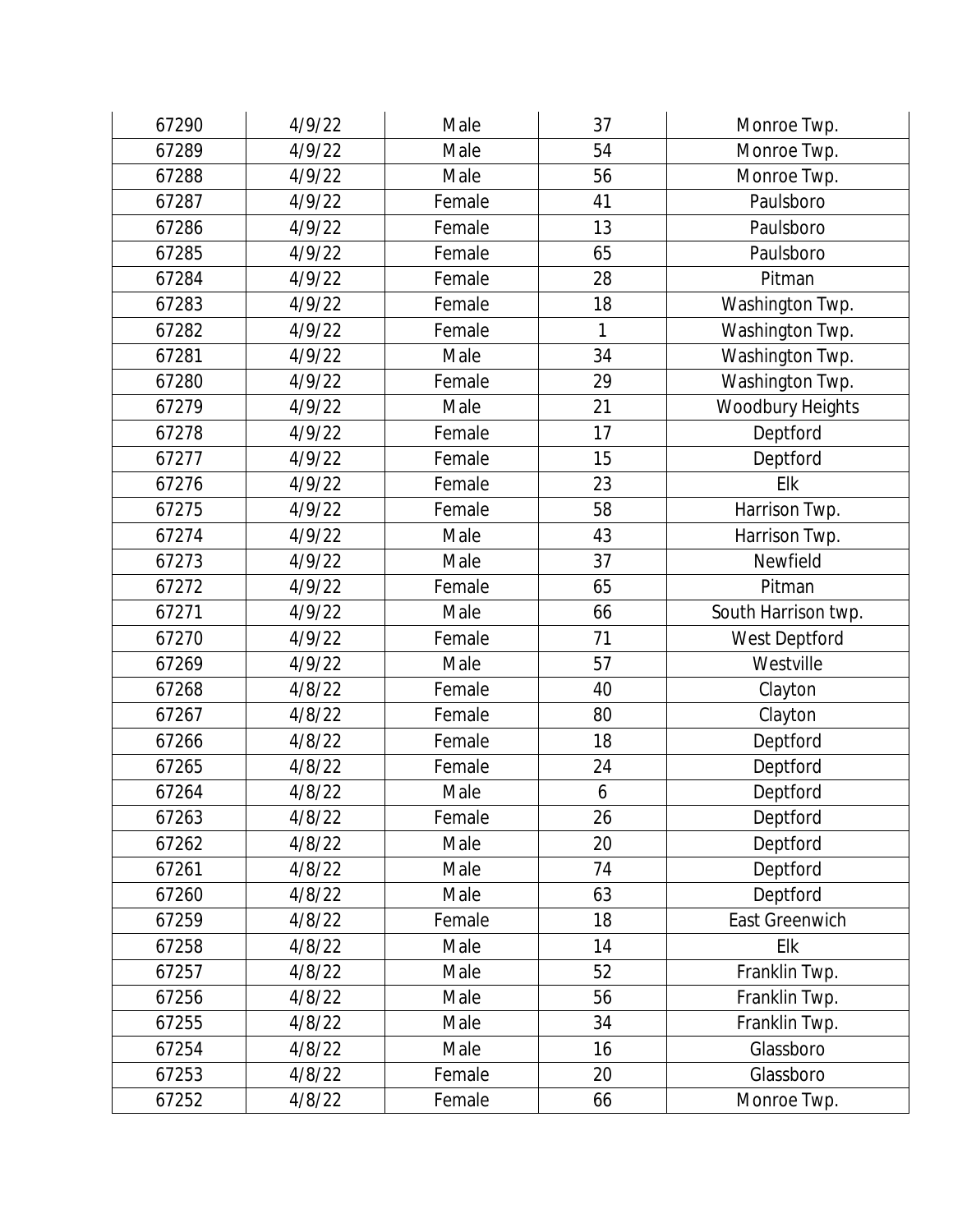| 67251 | 4/8/22 | Male   | 77               | Monroe Twp.      |
|-------|--------|--------|------------------|------------------|
| 67250 | 4/8/22 | Female | 32               | Monroe Twp.      |
| 67249 | 4/8/22 | Female | 64               | Pitman           |
| 67248 | 4/8/22 | Male   | 87               | Pitman           |
| 67247 | 4/8/22 | Female | 85               | Pitman           |
| 67246 | 4/8/22 | Female | 59               | Pitman           |
| 67245 | 4/8/22 | Female | 17               | Swedesboro       |
| 67244 | 4/8/22 | Female | 31               | Swedesboro       |
| 67243 | 4/8/22 | Male   | 81               | Washington Twp.  |
| 67242 | 4/8/22 | Female | 22               | Washington Twp.  |
| 67241 | 4/8/22 | Male   | 18               | Washington Twp.  |
| 67240 | 4/8/22 | Female | 57               | Washington Twp.  |
| 67239 | 4/8/22 | Female | 26               | West Deptford    |
| 67238 | 4/8/22 | Male   | 48               | Westville        |
| 67237 | 4/8/22 | Female | 20               | Woolwich         |
| 67236 | 4/8/22 | Female | 19               | Woolwich         |
| 67235 | 4/8/22 | Male   | 34               | Deptford         |
| 67234 | 4/8/22 | Male   | 19               | Glassboro        |
| 67233 | 4/8/22 | Female | 81               | Monroe Twp.      |
| 67232 | 4/8/22 | Male   | 81               | Pitman           |
| 67231 | 4/8/22 | Male   | 61               | Washington Twp.  |
| 67230 | 4/8/22 | Female | 17               | West Deptford    |
| 67229 | 4/8/22 | Male   | 21               | Woodbury Heights |
| 67228 | 4/8/22 | Male   | 44               | Woolwich         |
| 67227 | 4/7/22 | Male   | 30               | Clayton          |
| 67226 | 4/7/22 | Female | $\overline{4}$   | East Greenwich   |
| 67225 | 4/7/22 | Female | $\boldsymbol{6}$ | Harrison Twp.    |
| 67224 | 4/7/22 | Female | 25               | Logan            |
| 67223 | 4/7/22 | Female | 27               | Mantua           |
| 67222 | 4/7/22 | Female | 9                | Mantua           |
| 67221 | 4/7/22 | Female | 20               | Mantua           |
| 67220 | 4/7/22 | Male   | 28               | Mantua           |
| 67219 | 4/7/22 | Male   | 60               | Mantua           |
| 67218 | 4/7/22 | Male   | 40               | Monroe Twp.      |
| 67217 | 4/7/22 | Male   | 35               | Monroe Twp.      |
| 67216 | 4/7/22 | Male   | 49               | Monroe Twp.      |
| 67215 | 4/7/22 | Male   | 25               | Monroe Twp.      |
| 67214 | 4/7/22 | Female | 79               | Monroe Twp.      |
| 67213 | 4/7/22 | Female | 23               | Monroe Twp.      |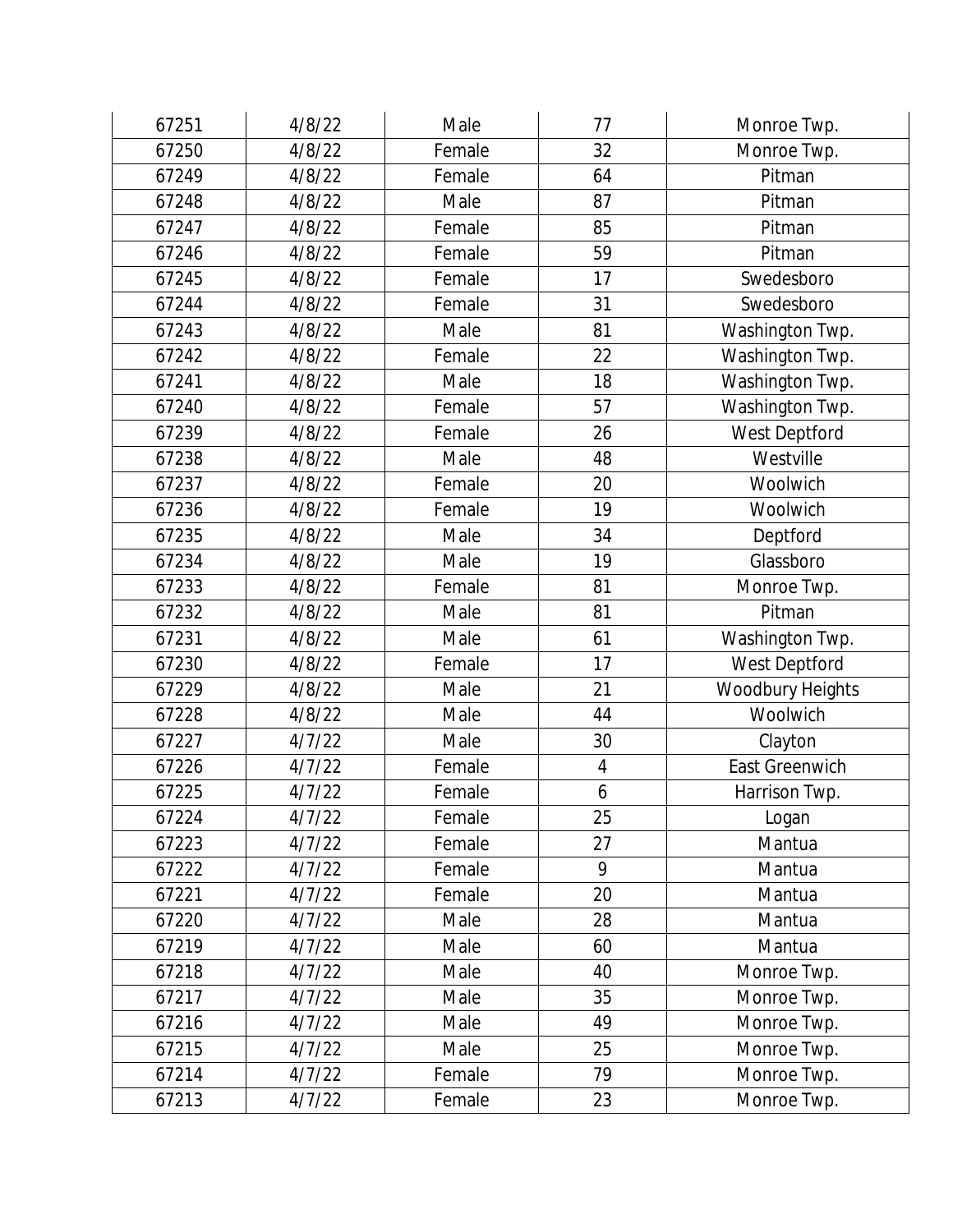| 67212 | 4/7/22 | Female | 59             | Monroe Twp.           |
|-------|--------|--------|----------------|-----------------------|
| 67211 | 4/7/22 | Female | 86             | Pitman                |
| 67210 | 4/7/22 | Male   | 19             | Pitman                |
| 67209 | 4/7/22 | Female | 95             | Pitman                |
| 67208 | 4/7/22 | Female | 65             | South Harrison Twp.   |
| 67207 | 4/7/22 | Female | 30             | Washington Twp.       |
| 67206 | 4/7/22 | Female | 37             | Washington Twp.       |
| 67205 | 4/7/22 | Female | 32             | Washington Twp.       |
| 67204 | 4/7/22 | Male   | 42             | West Deptford         |
| 67203 | 4/7/22 | Female | $\overline{4}$ | Woodbury              |
| 67202 | 4/7/22 | Male   | 55             | Woodbury              |
| 67201 | 4/7/22 | Female | 38             | Woolwich              |
| 67200 | 4/7/22 | Female | 40             | Deptford              |
| 67199 | 4/7/22 | Male   | 56             | Deptford              |
| 67198 | 4/7/22 | Female | 30             | Glassboro             |
| 67197 | 4/7/22 | Female | 11             | Logan                 |
| 67196 | 4/7/22 | Male   | 39             | Monroe Twp.           |
| 67195 | 4/7/22 | Male   | 40             | Monroe Twp.           |
| 67194 | 4/7/22 | Female | 28             | Monroe Twp.           |
| 67193 | 4/7/22 | Male   | 60             | Pitman                |
| 67192 | 4/7/22 | Female | 65             | Washington Twp.       |
| 67191 | 4/7/22 | Female | 20             | Wenonah               |
| 67190 | 4/7/22 | Female | 64             | West Deptford         |
| 67189 | 4/7/22 | Male   | 60             | Woodbury              |
| 67188 | 4/6/22 | Female | 34             | Deptford              |
| 67187 | 4/6/22 | Female | 53             | Deptford              |
| 67186 | 4/6/22 | Female | 49             | <b>East Greenwich</b> |
| 67185 | 4/6/22 | Male   | 56             | Glassboro             |
| 67184 | 4/6/22 | Female | 85             | Harrison Twp.         |
| 67183 | 4/6/22 | Male   | 71             | Harrison Twp.         |
| 67182 | 4/6/22 | Female | 73             | Logan                 |
| 67181 | 4/6/22 | Female | 18             | Mantua                |
| 67180 | 4/6/22 | Male   | 42             | Monroe Twp.           |
| 67179 | 4/6/22 | Female | 38             | Monroe Twp.           |
| 67178 | 4/6/22 | Female | 56             | Monroe Twp.           |
| 67177 | 4/6/22 | Male   | 21             | Monroe Twp.           |
| 67176 | 4/6/22 | Female | 55             | Monroe Twp.           |
| 67175 | 4/6/22 | Male   | 20             | Paulsboro             |
| 67174 | 4/6/22 | Male   | 56             | Washington Twp.       |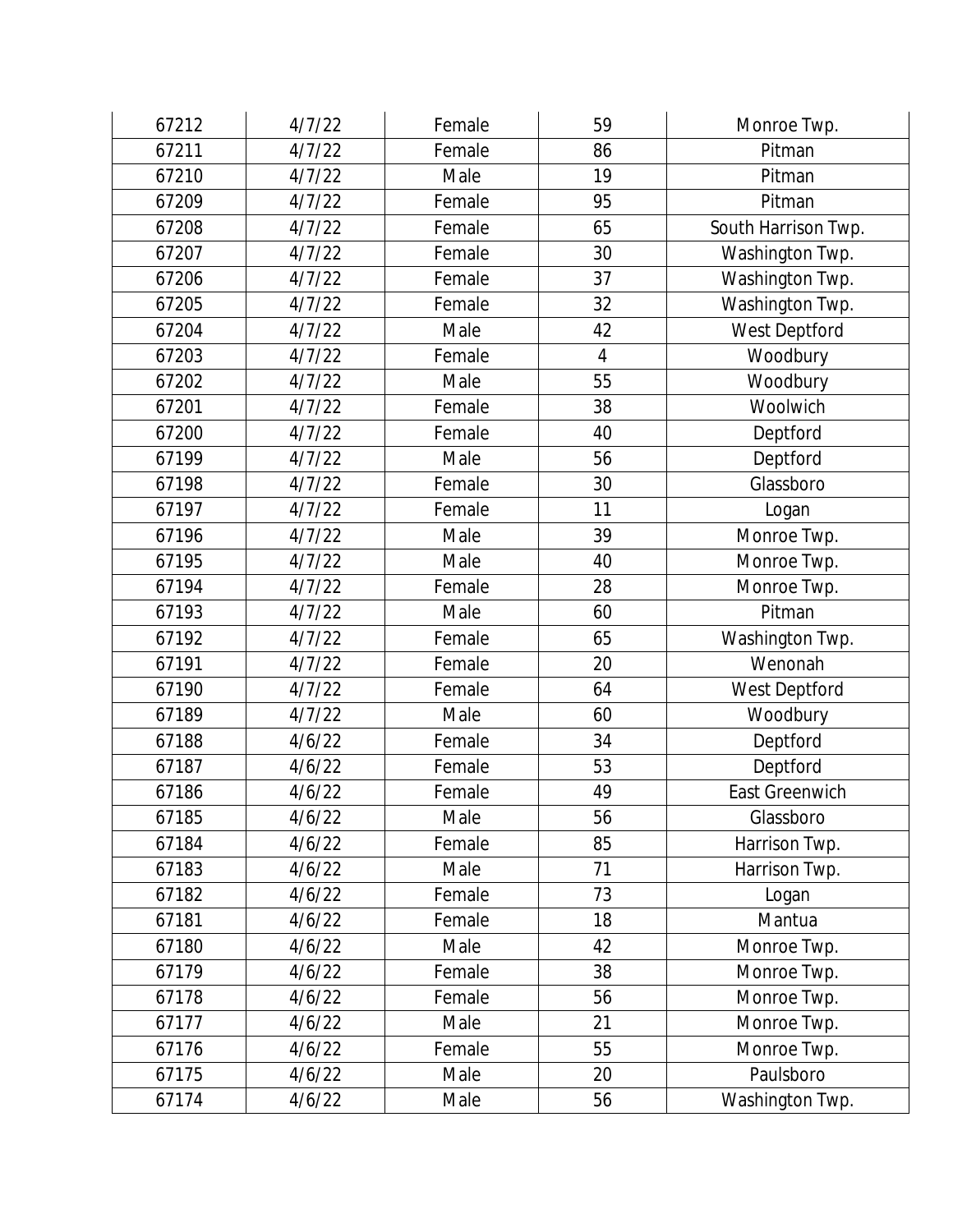| 67173 | 4/6/22 | Male   | 33       | West Deptford   |
|-------|--------|--------|----------|-----------------|
| 67172 | 4/6/22 | Male   | 67       | Woodbury        |
| 67171 | 4/6/22 | Male   | 39       | Woolwich        |
| 67170 | 4/6/22 | Male   | 48       | Woolwich        |
| 67169 | 4/6/22 | Female | 8        | Franklin Twp.   |
| 67168 | 4/6/22 | Female | 94       | Franklin Twp.   |
| 67167 | 4/6/22 | Male   | 20       | Glassboro       |
| 67166 | 4/6/22 | Male   | 7 months | Harrison Twp.   |
| 67165 | 4/6/22 | Male   | 4        | Newfield        |
| 67164 | 4/6/22 | Female | 8 months | Newfield        |
| 67163 | 4/6/22 | Female | 25       | Paulsboro       |
| 67162 | 4/6/22 | Male   | 33       | Washington Twp. |
| 67161 | 4/6/22 | Male   | 11       | Woolwich        |
| 67160 | 4/5/22 | Female | 19       | Deptford        |
| 67159 | 4/5/22 | Male   | 29       | Deptford        |
| 67158 | 4/5/22 | Female | 45       | Deptford        |
| 67157 | 4/5/22 | Male   | 54       | Deptford        |
| 67156 | 4/5/22 | Male   | 31       | Deptford        |
| 67155 | 4/5/22 | Female | 36       | Glassboro       |
| 67154 | 4/5/22 | Male   | 89       | Greenwich Twp.  |
| 67153 | 4/5/22 | Male   | 62       | Greenwich Twp.  |
| 67152 | 4/5/22 | Female | 62       | Harrison Twp.   |
| 67151 | 4/5/22 | Female | 67       | Mantua          |
| 67150 | 4/5/22 | Female | 65       | Woolwich        |
| 67149 | 4/5/22 | Female | 43       | Woolwich        |
| 67148 | 4/5/22 | Male   | 32       | Deptford        |
| 67147 | 4/5/22 | Male   | 65       | Franklin Twp.   |
| 67146 | 4/5/22 | Female | 59       | Mantua          |
| 67145 | 4/5/22 | Female | 75       | Mantua          |
| 67144 | 4/5/22 | Female | 87       | Mantua          |
| 67143 | 4/5/22 | Male   | 86       | Mantua          |
| 67142 | 4/5/22 | Female | 85       | Mantua          |
| 67141 | 4/5/22 | Female | 96       | Pitman          |
| 67140 | 4/5/22 | Female | 75       | Pitman          |
| 67139 | 4/5/22 | Female | 85       | Pitman          |
| 67138 | 4/4/22 | Male   | 19       | Deptford        |
| 67137 | 4/4/22 | Male   | 25       | Deptford        |
| 67136 | 4/4/22 | Female | 26       | Deptford        |
| 67135 | 4/4/22 | Female | 57       | Elk             |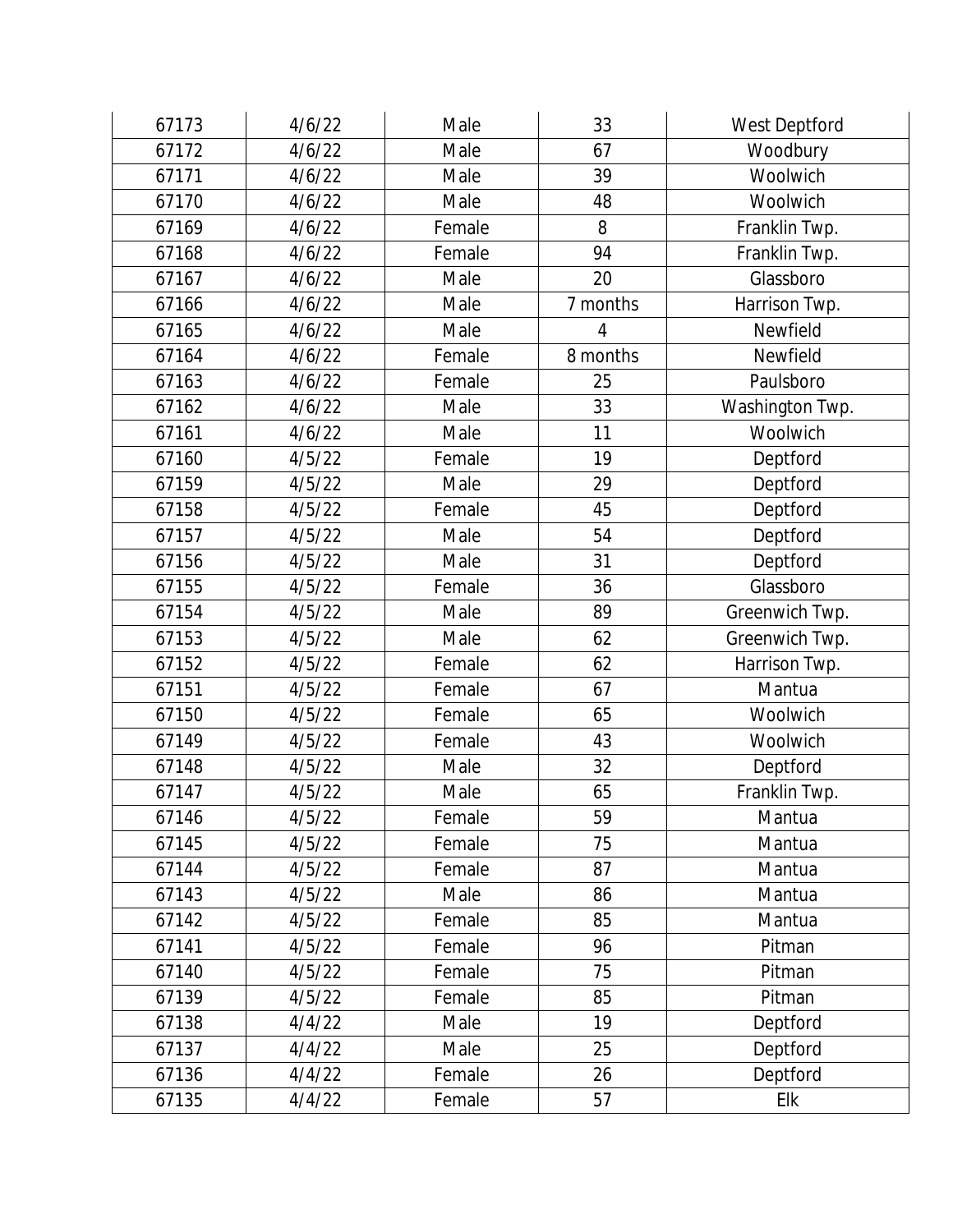| 67134 | 4/4/22 | Female | 55 | Elk                   |
|-------|--------|--------|----|-----------------------|
| 67133 | 4/4/22 | Male   | 68 | Glassboro             |
| 67132 | 4/4/22 | Male   | 35 | Harrison Twp.         |
| 67131 | 4/4/22 | Female | 24 | Mantua                |
| 67130 | 4/4/22 | Male   | 77 | Paulsboro             |
| 67129 | 4/4/22 | Male   | 81 | Washington Twp.       |
| 67128 | 4/4/22 | Female | 94 | Washington Twp.       |
| 67127 | 4/4/22 | Female | 62 | Woolwich              |
| 67126 | 4/4/22 | Female | 22 | Glassboro             |
| 67125 | 4/4/22 | Male   | 54 | Glassboro             |
| 67124 | 4/4/22 | Female | 19 | Harrison Twp.         |
| 67123 | 4/3/22 | Female | 56 | Deptford              |
| 67122 | 4/3/22 | Male   | 17 | Deptford              |
| 67121 | 4/3/22 | Female | 65 | East Greenwich        |
| 67120 | 4/3/22 | Female | 38 | Elk                   |
| 67119 | 4/3/22 | Female | 37 | Elk                   |
| 67118 | 4/3/22 | Female | 77 | Franklin Twp.         |
| 67117 | 4/3/22 | Female | 70 | <b>National Park</b>  |
| 67116 | 4/3/22 | Male   | 65 | Pitman                |
| 67115 | 4/3/22 | Female | 66 | Pitman                |
| 67114 | 4/3/22 | Female | 79 | South Harrison Twp.   |
| 67113 | 4/3/22 | Male   | 71 | Washington Twp.       |
| 67112 | 4/3/22 | Female | 18 | East Greenwich        |
| 67111 | 4/3/22 | Male   | 72 | <b>East Greenwich</b> |
| 67110 | 4/3/22 | Female | 55 | East Greenwich        |
| 67109 | 4/3/22 | Female | 19 | Monroe Twp.           |
| 67108 | 4/3/22 | Male   | 12 | Washington Twp.       |
| 67107 | 4/2/22 | Male   | 90 | Deptford              |
| 67106 | 4/2/22 | Female | 31 | Deptford              |
| 67105 | 4/2/22 | Female | 23 | Deptford              |
| 67104 | 4/2/22 | Female | 18 | Deptford              |
| 67103 | 4/2/22 | Male   | 25 | Deptford              |
| 67102 | 4/2/22 | Male   | 12 | Deptford              |
| 67101 | 4/2/22 | Male   | 18 | East Greenwich        |
| 67100 | 4/2/22 | Male   | 73 | Elk                   |
| 67099 | 4/2/22 | Female | 22 | Franklin Twp.         |
| 67098 | 4/2/22 | Female | 26 | Glassboro             |
| 67097 | 4/2/22 | Female | 24 | Glassboro             |
| 67096 | 4/2/22 | Male   | 77 | Mantua                |